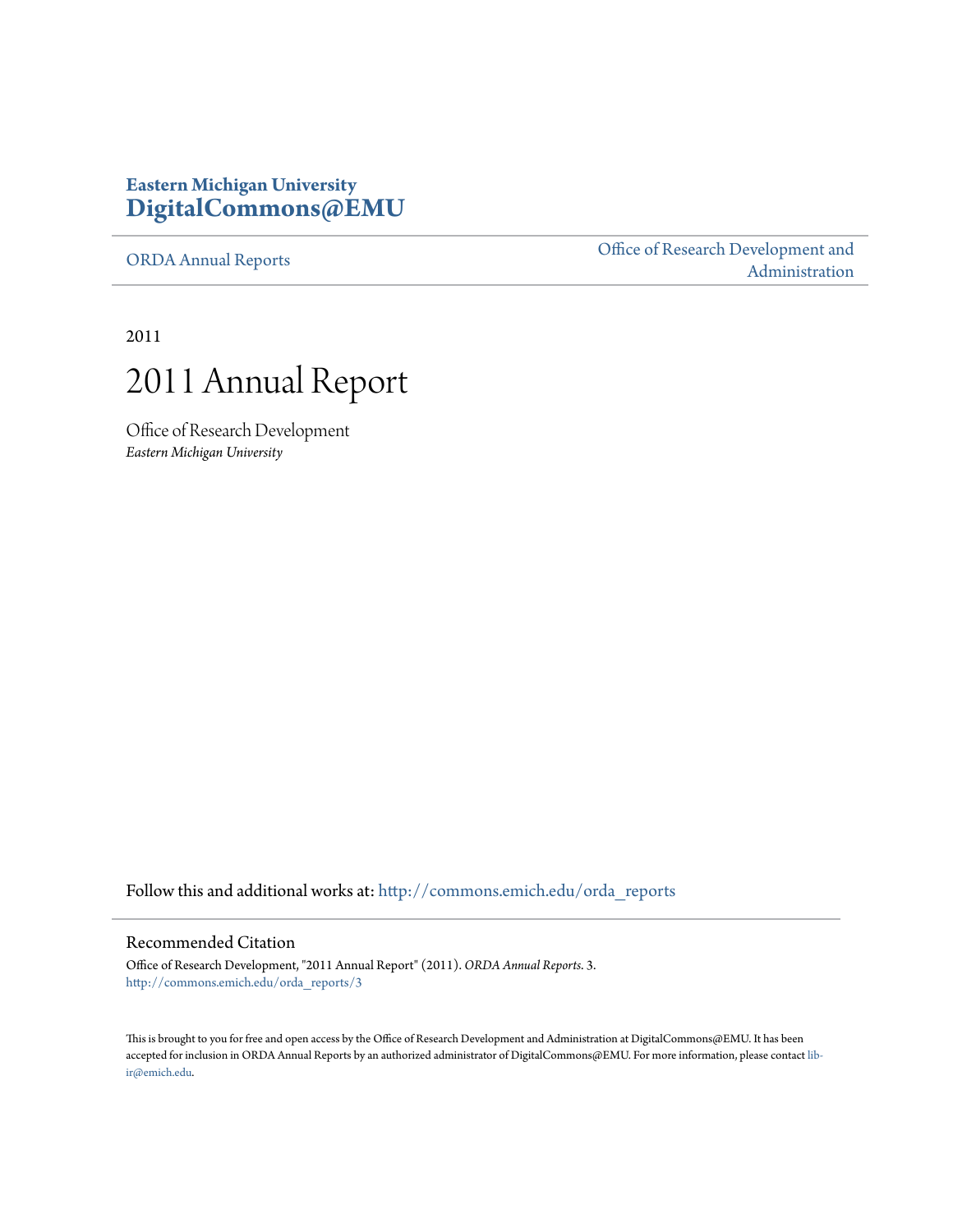# EASTERN MICHIGAN UNIVERSITY

# OFFICE OF RESEARCH DEVELOPMENT

# **research** *LEADS THE WAY*

# **2011** *ANNUAL REPORT*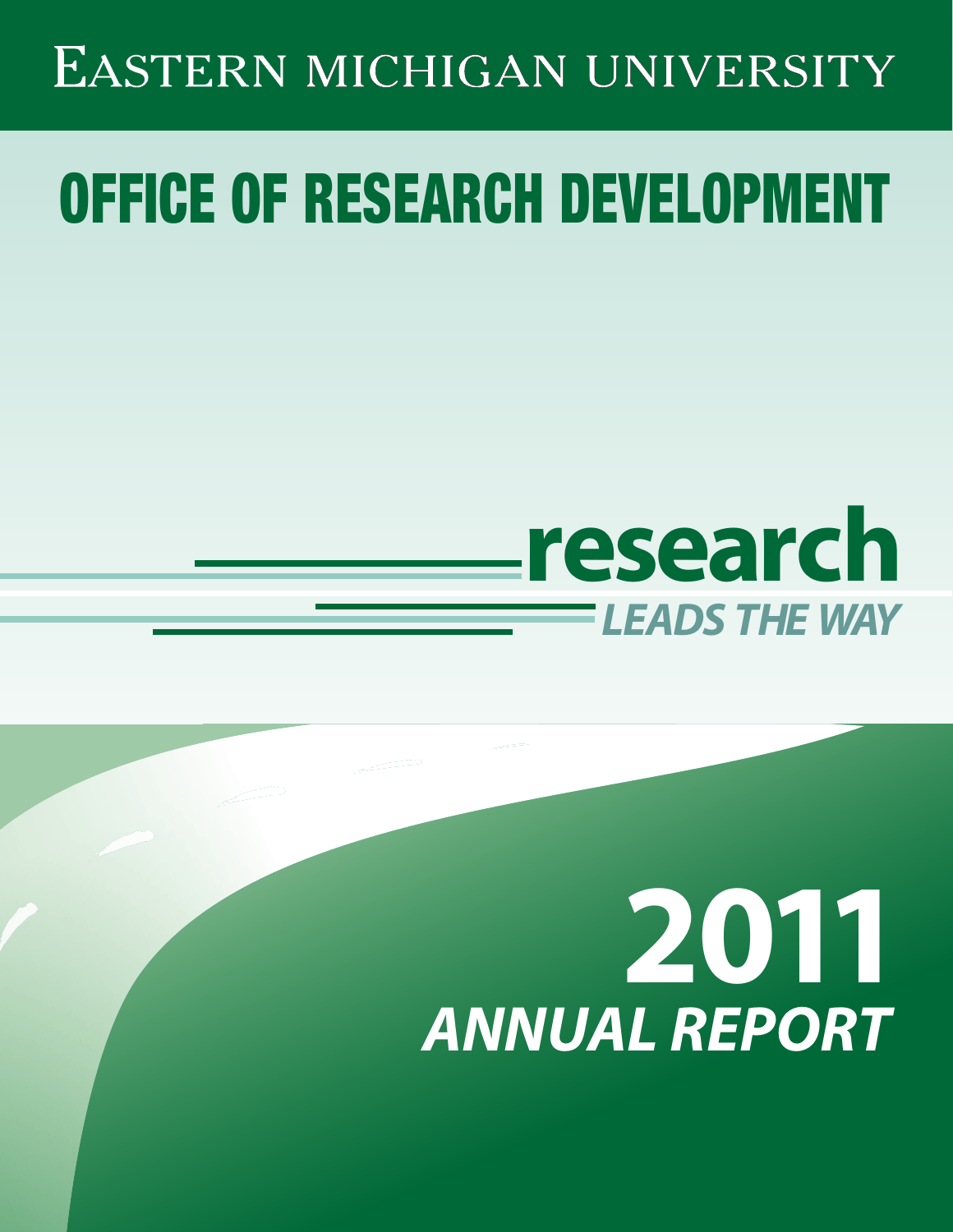# TABLE OF CONTENTS

| <b>From the Associate Provost and</b><br><b>Associate Vice President for Research</b> |                | 1         |
|---------------------------------------------------------------------------------------|----------------|-----------|
| <b>Award Statistics</b>                                                               |                | $2 - 5$   |
| History of Awards by Sponsor Type                                                     | $\overline{2}$ |           |
| Success Rate by Sponsor Type                                                          | 3              |           |
| <b>Awards by Activity Type</b>                                                        | 3              |           |
| Federal Sponsorship by Agency                                                         | $4 - 5$        |           |
| <b>Proposal &amp; Award Summary by Unit</b>                                           |                | $6 - 7$   |
| <b>Technology Transfer Summary</b>                                                    |                | $8 - 9$   |
| <b>Externally Sponsored Awards</b>                                                    |                | $10 - 21$ |
| Office of the Provost                                                                 | 10             |           |
| <b>College of Arts and Sciences</b>                                                   | $11 - 16$      |           |
| <b>College of Business</b>                                                            | 16             |           |
| <b>College of Education</b>                                                           | 17             |           |
| College of Health and Human Services                                                  | 18             |           |
| College of Technology                                                                 | $18 - 20$      |           |
| <b>Extended Programs</b>                                                              | $20 - 21$      |           |
| <b>Student Affairs and Enrollment Management</b>                                      | 21             |           |
| <b>University Marketing and Communications</b>                                        | 21             |           |
| <b>Internally Sponsored Awards</b>                                                    |                | $22 - 25$ |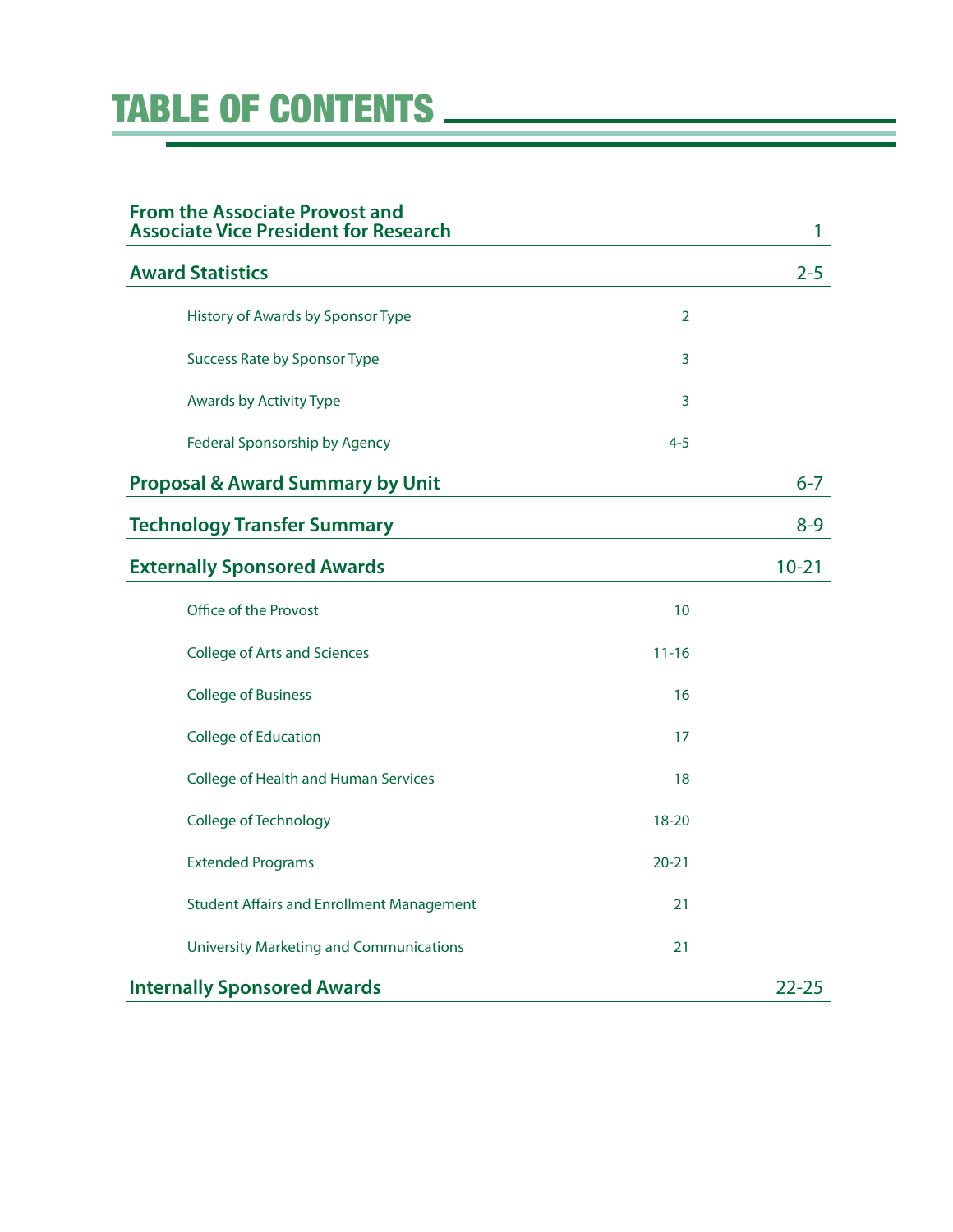# FROM THE ASSOCIATE PROVOST & ASSOCIATE VICE PRESIDENT FOR RESEARCH

It is with considerable enthusiasm that I introduce this year's annual report summarizing the scholarly and creative efforts of Eastern Michigan University's faculty and students. As you view the award statistics for this year, you may notice that the totals are lower than in previous years. Most of the difference in these totals can be accounted for by the elimination of federal earmarks and of stimulus funding. In spite of these factors, which had significant impact upon our activity, EMU can point with pride to the solid foundation of scholarly and creative efforts represented in this report. The accomplishments and contributions achieved by EMU faculty and students are, indeed, praiseworthy! The research enterprise of EMU includes scholarly endeavors, ranging across artistic expression, scholarship of teaching and learning, community engagement, and traditional research. I am confident that, as you review this report, you will be able to appreciate the contribution this enterprise has made to the professional and intellectual growth of our faculty and students.

As has been noted before, external funding is a vitally important element of the scholarly process at EMU. With shrinking budgets on the local, state, and federal levels it becomes more difficult to provide financial support for scholarship efforts. Still, we cannot afford to neglect these efforts. As this report demonstrates, our faculty and students continue to be engaged in the community, in increasing the body of knowledge in their disciplines, and in creative and artistic expression. Their hard work and commitment to these activities enrich the teaching mission of EMU. The classroom experience is greatly enhanced by these experiences.

It has been a pleasure working with the staff in the Office of Research Development. They have worked long hours with very limited resources. Yet, as you can see from this document, they accomplished much! I also give considerable appreciation for the hard work and continued dedication of EMU faculty and students. EMU is also greatly indebted to the private and public organizations that provide financial support to many of Eastern Michigan University's research efforts. These partnerships are vital to the health of Eastern and our overall learning environment.



Thank you for your interest in this report and in Eastern Michigan University.

Best wishes,

wond Bond

Byron Bond

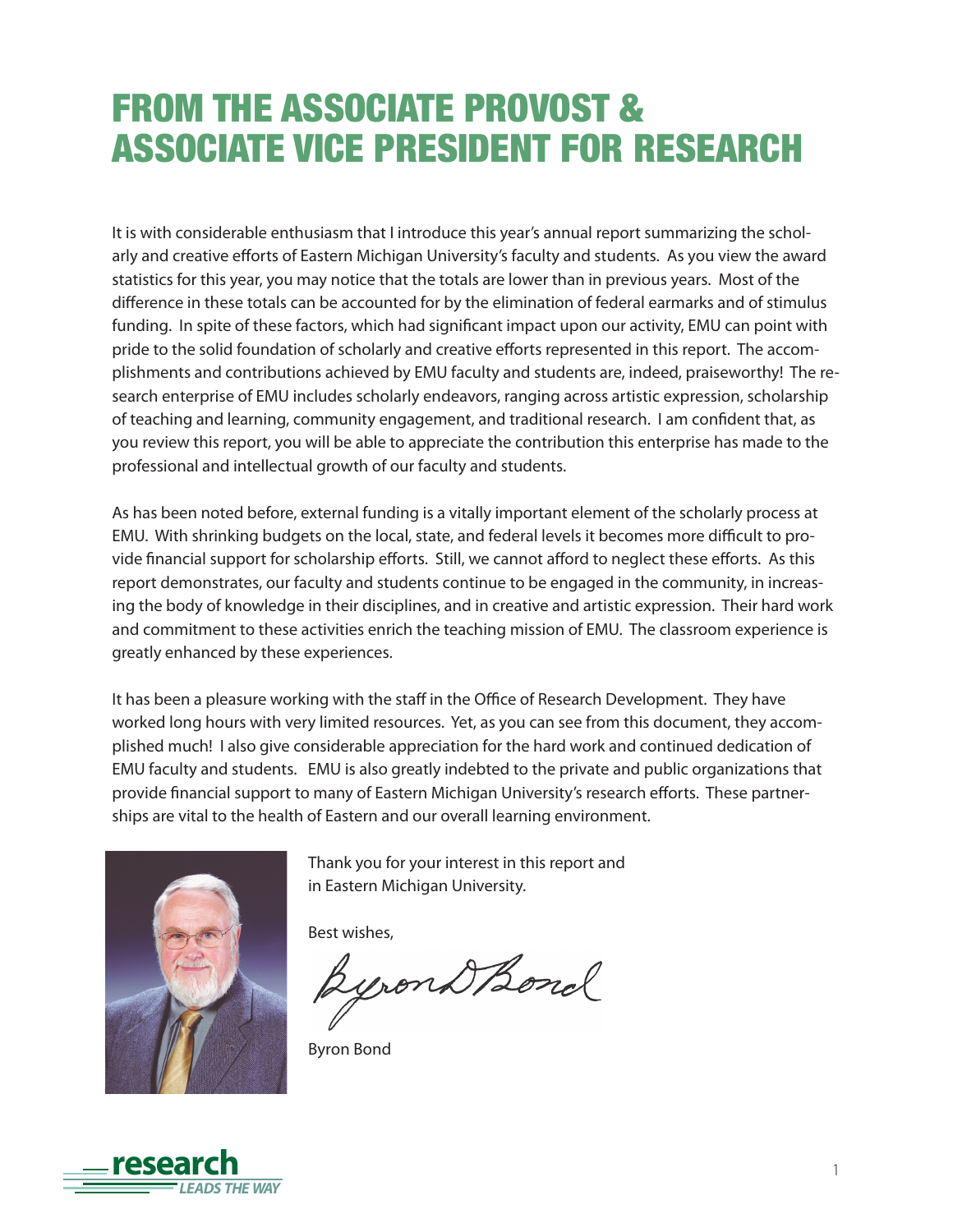# History of Awards by Sponsor Type



### **HISTORY OF AWARDS BY SPONSOR TYPE**

|                         | 2002         | 2003         | 2004         | 2005         | 2006         |
|-------------------------|--------------|--------------|--------------|--------------|--------------|
| Federal Government      | \$4,105,047  | \$5,192,072  | \$8,119,343  | \$6,930,197  | \$8,621,846  |
| <b>State Government</b> | \$1,875,261  | \$1,236,508  | \$832,260    | \$886,165    | \$686,705    |
| <b>Founations</b>       | \$808,832    | \$618,495    | \$449,007    | \$289,736    | \$258,244    |
| Business & Industry     | \$6,114,590  | \$6,409,395  | \$4,973,896  | \$3,253,878  | \$3,210,424  |
| Local Govt. & Other     | \$1,600,449  | \$1,365,989  | \$884,351    | \$1,020,720  | \$995,898    |
| Total                   | \$14,504,179 | \$14,822,459 | \$15,258,857 | \$12,380,696 | \$13,773,117 |

### **HISTORY OF AWARDS BY SPONSOR TYPE CONTINUED**

|                         | 2007         | 2008         | 2009         | 2010         | 2011         |
|-------------------------|--------------|--------------|--------------|--------------|--------------|
| Federal Government      | \$6,240,433  | \$6,855,053  | \$9,872,119  | \$12,975,163 | \$9,395,668  |
| <b>State Government</b> | \$545,386    | \$682,184    | \$1,248,213  | \$494,689    | 611,791      |
| <b>Founations</b>       | \$292,550    | \$603,510    | \$878,551    | \$717,406    | 741,801      |
| Business & Industry     | \$2,381,796  | \$1,552,091  | \$541,259    | \$182,413    | 158,919      |
| Local Govt. & Other     | \$654,540    | \$857,424    | \$557,437    | \$1,631,391  | 1,628,397    |
| Total                   | \$10,114,705 | \$10,550,262 | \$13,117,579 | \$16,001,062 | \$12,536,576 |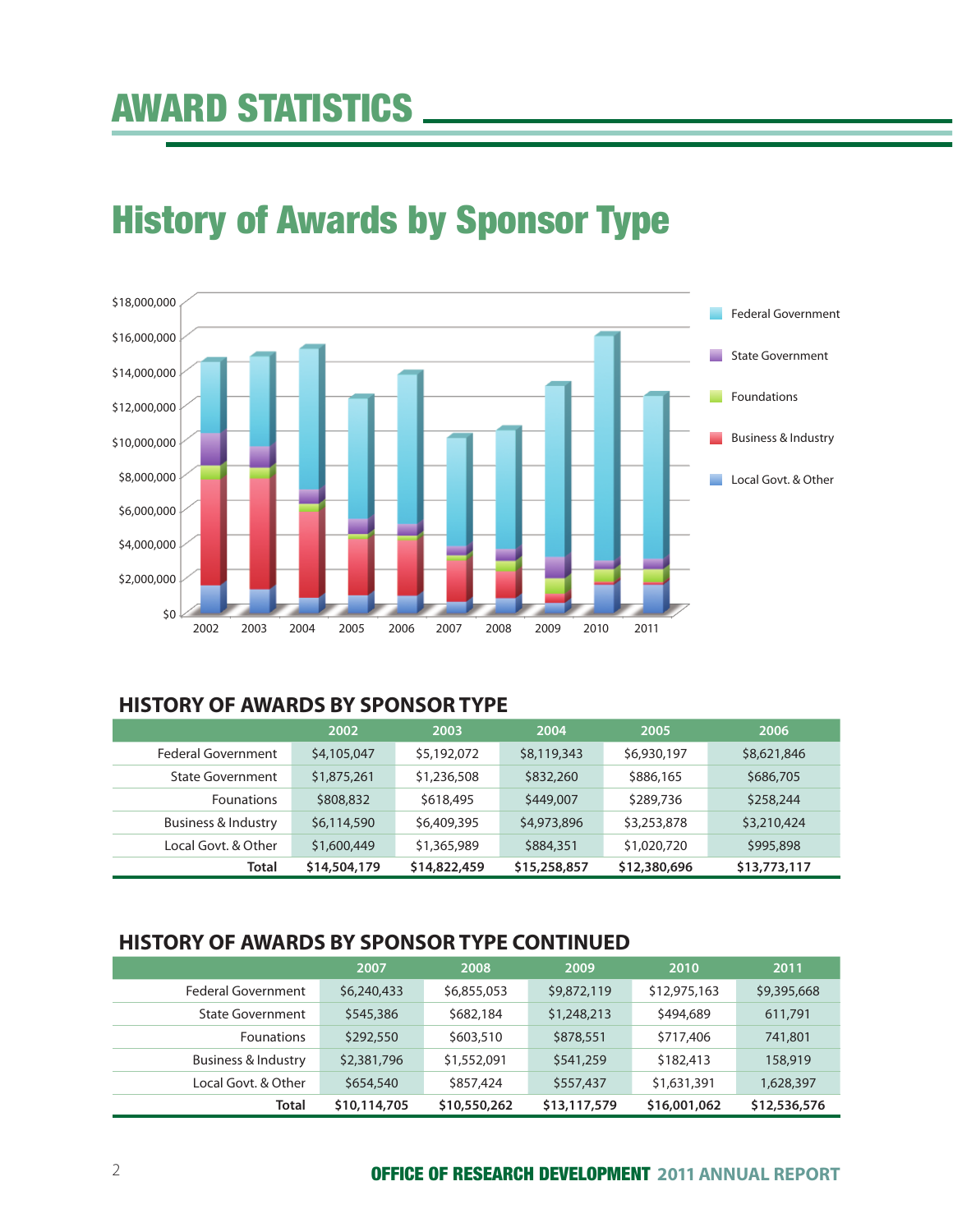# Success Rate by Sponsor Type

| FISLAL TEAR ZUTT |                                     |                            |                    |                                          |                        |              |
|------------------|-------------------------------------|----------------------------|--------------------|------------------------------------------|------------------------|--------------|
|                  | <b>Federal</b><br><b>Government</b> | <b>State</b><br>Government | <b>Foundations</b> | <b>Business &amp;</b><br><b>Industry</b> | Local Govt. &<br>Other | <b>Total</b> |
| Submissions      | 102                                 |                            | 23                 | 18                                       | 30                     | 184          |
| Awards           | 58                                  | 9                          | 11                 | 10                                       | 16                     | 104          |
| Success Rate     | 57%                                 | 82%                        | 48%                | 56%                                      | 53%                    | 57%          |
| <b>Value</b>     | \$9,395,668                         | \$611,791                  | \$741,801          | \$158,919                                | \$1,628,397            | \$12,536,576 |

# **FISCAL YEAR 2011**

### **FISCAL YEAR 2010**

|                    | <b>Federal</b><br>Government | <b>State</b><br><b>Government</b> | <b>Foundations</b> | <b>Business &amp;</b><br><b>Industry</b> | Local Govt. &<br><b>Other</b> | <b>Total</b> |
|--------------------|------------------------------|-----------------------------------|--------------------|------------------------------------------|-------------------------------|--------------|
| <b>Submissions</b> | 133                          | 12                                | 18                 |                                          | 23                            | 197          |
| Awards             | 68                           | 9                                 |                    |                                          | 20                            | 111          |
| Success Rate       | 51%                          | 75%                               | 39%                | 64%                                      | 87%                           | 56%          |
| <b>Value</b>       | \$12,975,163                 | \$494,689                         | \$717,406          | \$182,413                                | \$1,631,391                   | \$16,001,062 |

# Awards by Activity Type

# **TYPE: FY2011**



# **TYPE: FY2010**



### **AWARDS BY ACTIVITY TYPE**

|                               | <b>FY2011</b> | <b>FY2010</b> |
|-------------------------------|---------------|---------------|
| Research & Development        | \$4,291,984   | \$4,663,747   |
| Service                       | \$6,183,716   | \$7,732,350   |
| Corporate/Community Training  | \$503,146     | \$461,838     |
| Instructional Support & Other | \$1,557,730   | \$3,143,127   |
| Total                         | \$12,536,576  | \$16,001,062  |

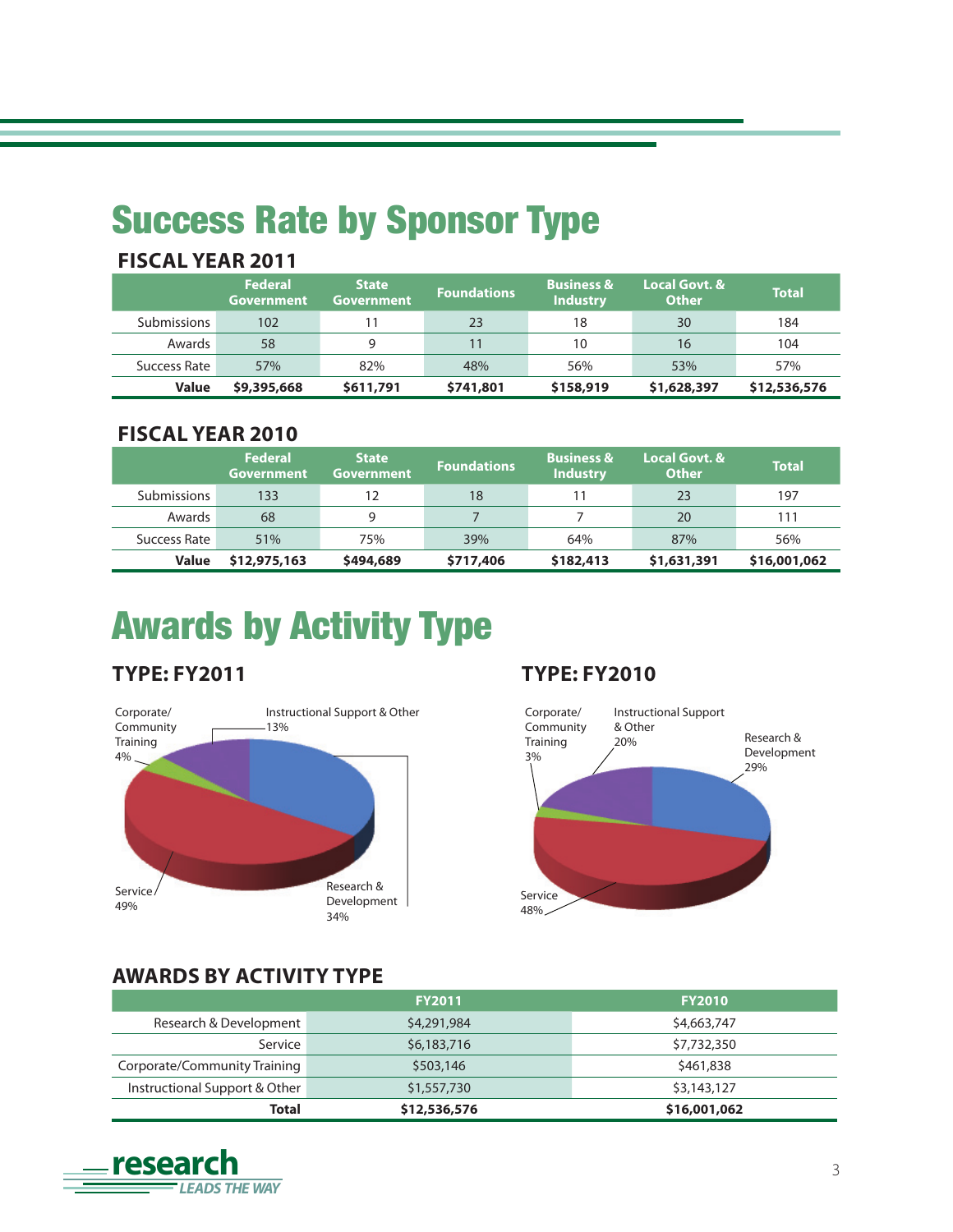# AWARD STATISTICS

# Federal Sponsorship by Agency FY2011



### **FEDERAL AWARDS BY AGENCY FY2011**

| <b>Agency</b>                                               | <b>Amount</b> |
|-------------------------------------------------------------|---------------|
| U.S. Department of Education                                | \$3,791,385   |
| National Science Foundation                                 | 1,819,470     |
| U.S. Department of Defense                                  | 801,500       |
| U.S. Department of Health and Human Services, including NIH | 774,599       |
| <b>Small Business Administration</b>                        | 500,000       |
| National Oceanic and Atmospheric Administration (NOAA)      | 487,500       |
| U.S. Department of Energy                                   | 486,000       |
| National Aeronautics and Space Administration (NASA)        | 477,733       |
| Other*                                                      | 257,481       |
| <b>Total</b>                                                | \$9,395,668   |

### **\*OTHER AWARD AGENCIES FY2011**

| <b>Agency</b>                                  | <b>Amount</b> |
|------------------------------------------------|---------------|
| <b>Environmental Protection Agency</b>         | \$130,000     |
| U.S. Department of Labor                       | 55,155        |
| U.S. Department of Homeland Security           | 27,340        |
| U.S. Geological Survey                         | 20,000        |
| United States Library of Congress              | 19,486        |
| Corporation for National and Community Service | 5,500         |
| <b>Total</b>                                   | \$257,481     |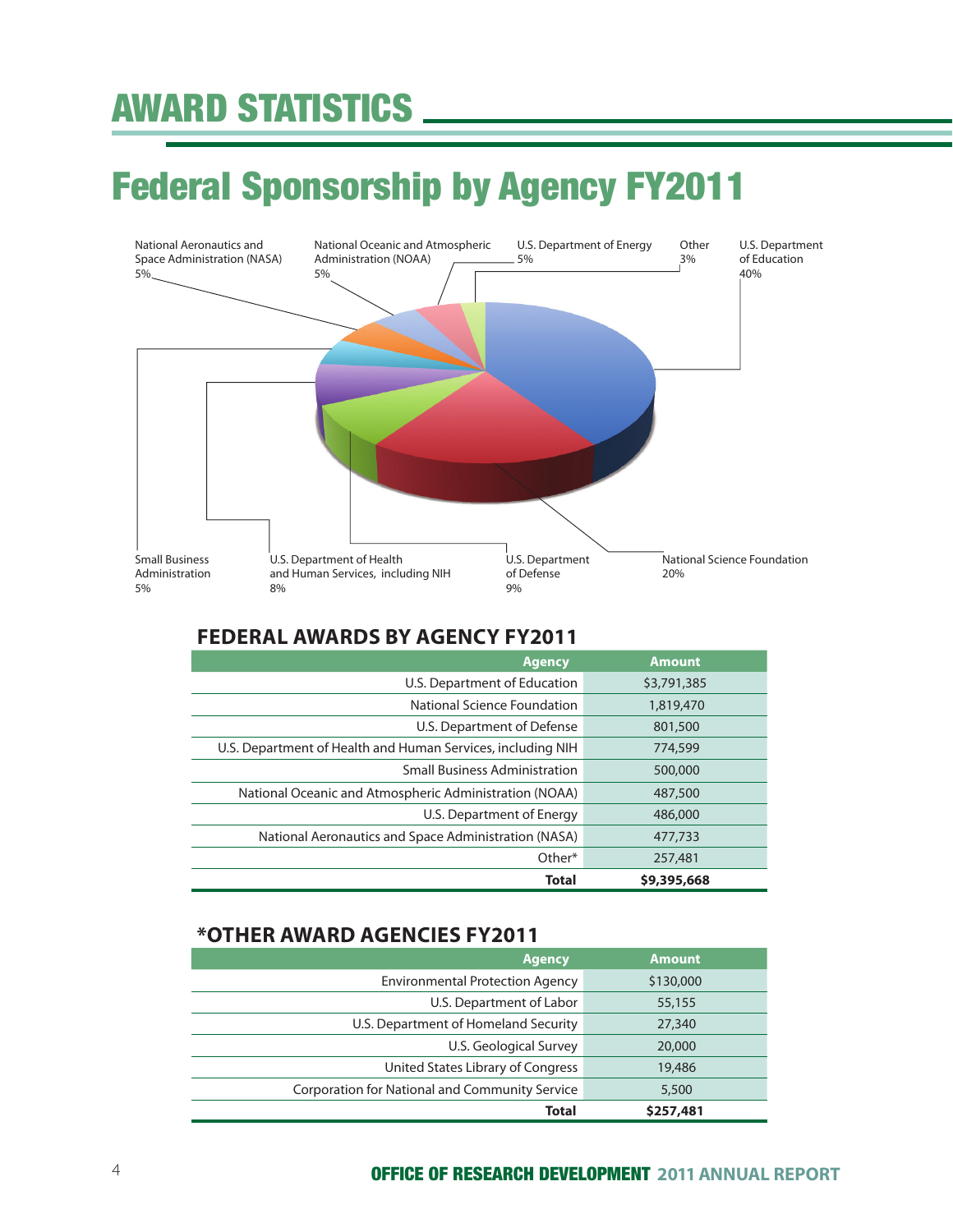# Federal Sponsorship by Agency FY2010



### **FEDERAL AWARDS BY AGENCY FY2010**

| <b>Agency</b>                                               | <b>Amount</b> |
|-------------------------------------------------------------|---------------|
| U.S. Department of Education                                | \$6,214,275   |
| U.S. Department of Health and Human Services, including NIH | 2,119,485     |
| U.S. Department of Defense                                  | 1,311,241     |
| National Science Foundation                                 | 840,545       |
| National Oceanic and Atmospheric Administration (NOAA)      | 633,350       |
| <b>Small Business Administration</b>                        | 500,000       |
| U.S. Department of Justice                                  | 382,000       |
| Corporation for National and Community Service              | 220,779       |
| National Aeronautics and Space Administration (NASA)        | 195,712       |
| National Endowment for the Humanities                       | 160,793       |
| U.S. Department of Labor                                    | 127,417       |
| Other*                                                      | 269,566       |
| Total                                                       | \$12,975,163  |

### **\*OTHER AWARD AGENCIES FY2010**

| <b>Agency</b>                          | <b>Amount</b> |
|----------------------------------------|---------------|
| U.S. Forest Service                    | \$79,400      |
| <b>Environmental Protection Agency</b> | 67,680        |
| U.S. Department of State               | 52,489        |
| U.S. Census Bureau                     | 40,000        |
| U.S. Department of Homeland Security   | 29,997        |
| Total                                  | \$269,566     |

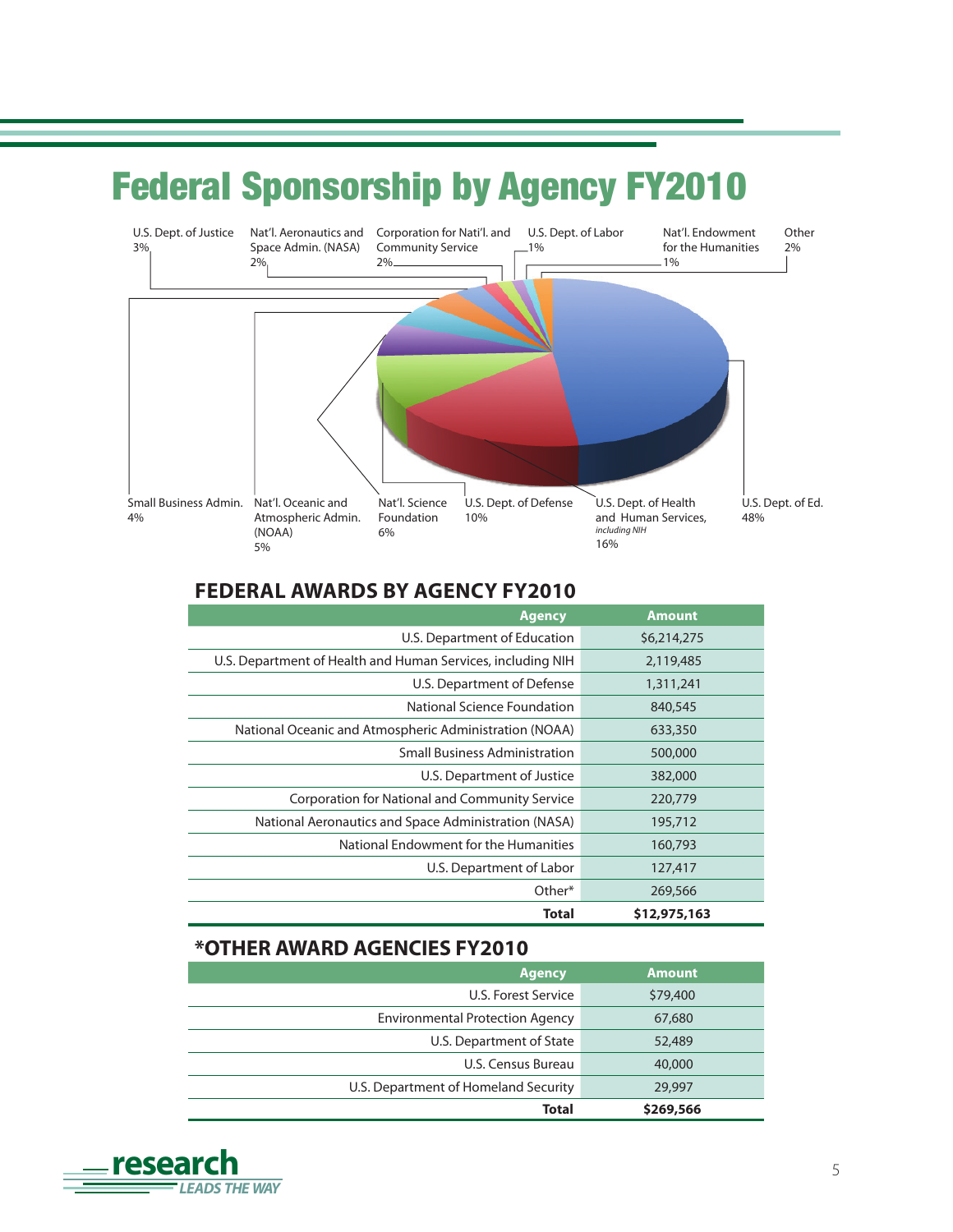# PROPOSAL & AWARD SUMMARY BY UNIT

|                                                 |                         | <b>FISCAL YEAR 2011</b> |                |               |                         | <b>FISCAL YEAR 2010</b> |                |               |
|-------------------------------------------------|-------------------------|-------------------------|----------------|---------------|-------------------------|-------------------------|----------------|---------------|
|                                                 |                         | <b>Proposals</b>        |                | <b>Awards</b> |                         | <b>Proposals</b>        |                | <b>Awards</b> |
|                                                 | #                       | <b>VALUE</b>            | $\#$           | <b>VALUE</b>  | $\#$                    | <b>VALUE</b>            | $\#$           | <b>VALUE</b>  |
| African-American Studies                        | $\mathbf{1}$            | \$169,936               | $\mathbf{0}$   | \$0           | $\mathbf{0}$            | \$0                     | $\mathbf{0}$   | \$0           |
| Art                                             | $\overline{1}$          | \$119,410               | $\mathbf{1}$   | \$1,000       | $\overline{2}$          | \$77,317                | $\mathbf 0$    | \$0           |
| Biology                                         | 13                      | \$5,740,383             | 6              | \$686,521     | 20                      | \$19,732,501            | $\overline{7}$ | \$1,219,551   |
| Chemistry                                       | 8                       | \$1,329,710             | $\overline{3}$ | \$177,779     | 8                       | \$4,269,859             | $\overline{2}$ | \$256,864     |
| Communication, Media & Theatre Arts             | 9                       | \$217,305               | 5              | \$119,167     | 6                       | \$163,031               | 5              | \$207,293     |
| <b>Computer Science</b>                         | $\overline{3}$          | \$544,907               | $\overline{1}$ | \$32,181      | $\overline{3}$          | \$111,849               | $\mathbf{1}$   | \$78,482      |
| Economics                                       | $\mathbf{0}$            | \$0                     | $\bf 0$        | \$0           | $\bf 0$                 | \$0                     | $\mathbf 0$    | \$0           |
| English Lang. & Literature                      | 6                       | \$494,983               | 3              | \$267,000     | $\overline{2}$          | \$49,407                | 3              | \$80,768      |
| Geography & Geology                             | 10                      | \$5,949,174             | 5              | \$1,552,267   | 10                      | \$18,538,541            | $\overline{4}$ | \$745,286     |
| History & Philosophy                            | $\overline{3}$          | \$992,147               | $\overline{2}$ | \$577,763     | 9                       | \$4,077,347             | $\overline{4}$ | \$599,992     |
| Institute for Geospatial Research & Education   | 10                      | \$8,475,128             | $\overline{7}$ | \$1,077,915   | 20                      | \$22,546,844            | 14             | \$1,035,454   |
| Institute for Language Information & Technology | 5                       | \$1,079,902             | $\overline{2}$ | \$252,013     | $\overline{3}$          | \$457,604               | $\overline{3}$ | \$523,282     |
| Mathematics                                     | $\mathbf{1}$            | \$13,517                | $\mathbf{1}$   | \$13,517      | $\overline{2}$          | \$795,954               | $\mathbf{0}$   | \$0           |
| Music & Dance                                   | $\mathbf{0}$            | \$0                     |                |               | 3                       | \$38,878                | $\mathbf{1}$   | \$3,500       |
| Office of the Dean, Arts & Sciences             | $\mathbf{0}$            | \$0                     | $\overline{1}$ | \$486,000     | $\overline{1}$          | \$486,000               | $\mathbf 0$    | \$0           |
| Physics & Astronomy                             | 16                      | \$7,172,855             | 11             | \$1,074,567   | 10                      | \$776,986               | $\overline{7}$ | \$143,689     |
| <b>Political Science</b>                        | $\overline{3}$          | \$202,930               | $\mathbf{1}$   | \$500         | $\overline{2}$          | \$219,805               | $\mathbf{1}$   | \$1,000,000   |
| Psychology                                      | 13                      | \$3,960,062             | $\overline{2}$ | \$135,563     | 10                      | \$2,906,129             | 6              | \$265,688     |
| Sociology, Anthropology & Criminology           | 6                       | \$1,290,684             | 3              | \$835,652     | 8                       | \$698,618               | $\overline{4}$ | \$627,000     |
| Gerontology Program                             | $\overline{2}$          | \$74,103                | $\mathbf{1}$   | \$63,103      | $\mathbf{1}$            | \$63,103                | $\mathbf{1}$   | \$63,103      |
| Women's and Gender Studies Program              | $\mathbf{0}$            | \$0                     | $\mathbf{1}$   | \$5,500       | $\overline{1}$          | \$15,000                | $\mathbf{0}$   | \$0           |
| <b>World Languages</b>                          | 10                      | \$3,085,040             | $\overline{7}$ | \$551,171     | 8                       | \$2,112,274             | 6              | \$354,883     |
| <b>College of Arts &amp; Sciences</b>           | 120                     | \$40,912,176            | 63             | \$7,909,179   | 113                     | \$45,977,018            | 66             | \$5,858,735   |
|                                                 |                         |                         |                |               | $\mathbf{0}$            |                         | $\mathbf{0}$   |               |
| Accounting                                      | $\mathbf{1}$            | \$18,201                | $\overline{2}$ | \$28,201      |                         | \$0                     |                | \$0           |
| Finance/Computer Information Systems            | $\mathbf{0}$            | \$0                     | $\mathbf 0$    | \$0           | $\overline{1}$          | \$700,000               | $\mathbf 0$    | \$0           |
| Management                                      | $\mathbf{0}$            | \$0                     | $\mathbf 0$    | \$0           | $\overline{1}$          | \$700,000               | $\mathbf 0$    | \$0           |
| Marketing                                       | $\mathbf{0}$            | \$0                     | $\mathbf{0}$   | \$0           | $\mathbf{1}$            | \$700,000               | $\mathbf{0}$   | \$0           |
| Office of the Dean, Business                    | $\mathbf{1}$            | \$500,000               | $\mathbf{1}$   | \$500,000     | $\overline{1}$          | \$500,000               | $\overline{1}$ | \$500,000     |
| <b>College of Business</b>                      | $\overline{\mathbf{2}}$ | \$518,201               | 3              | \$528,201     | $\overline{\mathbf{2}}$ | \$1,200,000             | 1              | \$500,000     |
| Leadership & Counseling                         | $\mathbf{1}$            | \$572,263               | $\overline{1}$ | \$572,263     | $\overline{2}$          | \$624,752               | $\overline{2}$ | \$624,752     |
| Office of the Dean, Education                   | $\mathbf{0}$            |                         |                |               |                         |                         |                |               |
|                                                 |                         | \$0                     | $\mathbf{0}$   | \$0           | $\mathbf{1}$            | \$572,263               | $\mathbf{1}$   | \$285,000     |
| <b>Special Education</b>                        | $\overline{2}$          | \$1,254,908             | $\mathbf 0$    | \$0           | $\overline{1}$          | \$37,722                | $\overline{2}$ | \$309,500     |
| <b>Teacher Education</b>                        | 9                       | \$4,582,220             | $\overline{7}$ | \$2,017,438   | 14                      | \$6,837,417             | 6              | \$1,527,347   |
| <b>College of Education</b>                     | 12                      | \$6,409,391             | 8              | \$2,589,701   | 16                      | \$6,927,628             | 10             | \$2,174,336   |
|                                                 |                         |                         |                |               |                         |                         |                |               |
| School of Health Promotion & Human Performance  | $\mathbf{1}$            | \$81,532                | $\mathbf{1}$   | \$81,532      | $\mathbf{0}$            | \$0                     | $\mathbf{1}$   | \$70,682      |
| School of Health Sciences                       | 5                       | \$463,026               | $\mathbf{1}$   | \$24,988      | 6                       | \$1,523,692             | $\overline{4}$ | \$1,635,413   |
| School of Nursing                               | $\overline{4}$          | \$262,037               | $\overline{2}$ | \$199,086     | 5                       | \$217,371               | 3              | \$122,638     |
| Office of the Dean, HHS                         | 8                       | \$2,861,316             | $\overline{4}$ | \$1,183,730   | $\mathbf{1}$            | \$9,481,373             | $\mathbf{1}$   | \$118,661     |
| School of Social Work                           | 5                       | \$1,665,240             | $\mathbf 0$    | \$0           | 12                      | \$2,996,306             | $\overline{4}$ | \$1,256,201   |
| <b>College of Health &amp; Human Services</b>   | 23                      | \$5,333,151             | 8              | \$1,489,336   | 25                      | \$14,791,038            | 12             | \$3,084,934   |
| School of Engineering Technology                | 17                      | \$6,829,070             | $\overline{4}$ | \$105,200     | $\overline{7}$          | \$1,486,133             | $\overline{4}$ | \$242,385     |
| Coatings Research Institute                     | $\overline{4}$          | \$820,661               | $\overline{2}$ | \$75,800      | 3                       | \$1,234,058             | $\mathbf{1}$   | \$31,110      |
| Center for Product Research and Development     | $\mathbf{1}$            | \$1,020                 | $\mathbf{1}$   | \$1,020       | $\bf 0$                 | \$0                     | $\pmb{0}$      | \$0           |
| School of Technology Studies                    | 21                      | \$5,768,549             | 8              | \$581,000     | 21                      | \$4,937,162             | $\overline{4}$ | \$946,005     |
| Center for Regional & National Security         | $\overline{3}$          | \$474,500               | 3              | \$115,879     | 6                       | \$551,507               | $\mathbf{1}$   | \$86,828      |
| Textiles Res. & Training Institute              | $\mathbf{1}$            | \$38,600                | $\mathbf{1}$   | \$38,600      | $\overline{2}$          | \$368,833               | $\overline{1}$ | \$740,000     |
| Office of the Dean, Technology                  | $\mathbf 0$             | \$0                     | $\pmb{0}$      | \$0           | $\mathbf 0$             | \$0                     | $\mathbf 0$    | \$0           |

### 6 OFFICE OF RESEARCH DEVELOPMENT**2011 ANNUAL REPORT**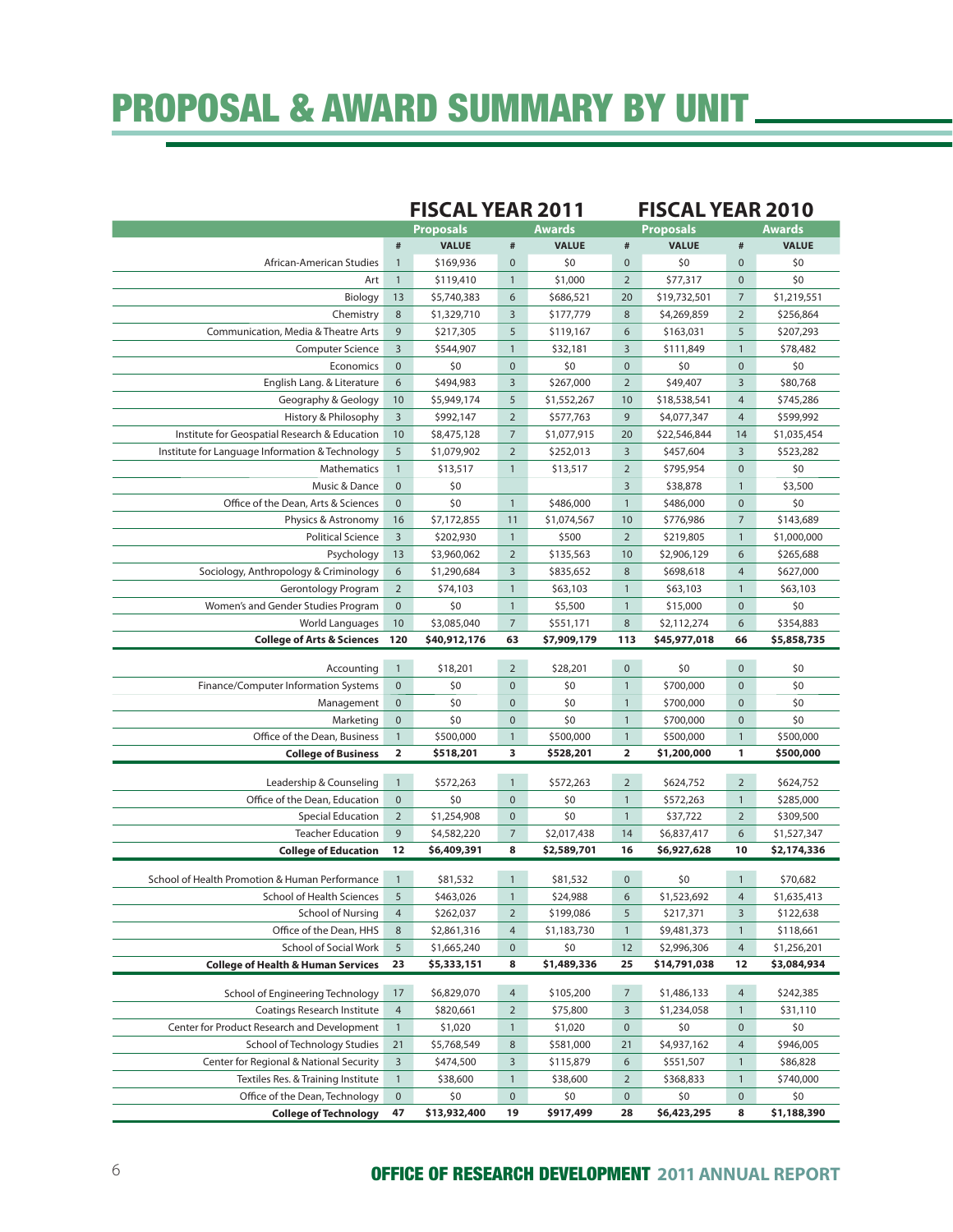| <b>Proposals</b><br><b>VALUE</b><br>$\#$<br>\$40,208<br>$\mathbf{1}$<br>\$0<br>$\mathbf{0}$<br>\$0<br>$\mathbf 0$<br>$\pmb{0}$<br>\$0<br>\$8,824,827<br>15<br>\$398,292<br>$\overline{2}$ | <b>Awards</b><br><b>VALUE</b><br>\$40,000<br>\$0<br>\$0<br>\$0 |
|-------------------------------------------------------------------------------------------------------------------------------------------------------------------------------------------|----------------------------------------------------------------|
|                                                                                                                                                                                           |                                                                |
|                                                                                                                                                                                           |                                                                |
|                                                                                                                                                                                           |                                                                |
|                                                                                                                                                                                           |                                                                |
|                                                                                                                                                                                           |                                                                |
|                                                                                                                                                                                           |                                                                |
|                                                                                                                                                                                           | \$4,035,339                                                    |
|                                                                                                                                                                                           | \$404,243                                                      |
| \$9,263,327<br>18                                                                                                                                                                         | \$4,479,582                                                    |
| \$0<br>$\pmb{0}$                                                                                                                                                                          | \$0                                                            |
| \$276,620<br>$\mathbf{0}$                                                                                                                                                                 | \$0                                                            |
| \$0<br>$\mathbf 0$                                                                                                                                                                        | \$0                                                            |
| \$0<br>$\mathbf{0}$                                                                                                                                                                       | \$0                                                            |
| \$220,000<br>$\mathbf{1}$                                                                                                                                                                 | \$220,000                                                      |
| 5<br>\$821,156                                                                                                                                                                            | \$207,293                                                      |
| \$0<br>$\mathbf 0$                                                                                                                                                                        | \$0                                                            |
| \$500,000<br>$\mathbf{0}$                                                                                                                                                                 | \$0                                                            |
| \$114,753<br>$\mathbf{1}$                                                                                                                                                                 | \$114,753                                                      |
| $\overline{2}$<br>\$150,000                                                                                                                                                               | \$231,880                                                      |
| \$0<br>$\mathbf 0$                                                                                                                                                                        | \$0                                                            |
| \$2,082,529<br>9                                                                                                                                                                          | \$773,926                                                      |
|                                                                                                                                                                                           |                                                                |
| \$2,246,500<br>$\mathbf{1}$                                                                                                                                                               | \$2,246,500                                                    |
| \$0<br>$\mathbf{1}$                                                                                                                                                                       | \$82,000                                                       |
| \$184,300<br>3                                                                                                                                                                            | \$602,514                                                      |
| \$0<br>$\mathbf{1}$                                                                                                                                                                       | \$490,517                                                      |
| 1<br>\$184,300                                                                                                                                                                            | \$1,175,031                                                    |
| \$0<br>$\mathbf 0$                                                                                                                                                                        | \$0                                                            |
| \$0<br>$\pmb{0}$                                                                                                                                                                          | \$0                                                            |
| \$0<br>$\mathbf 0$                                                                                                                                                                        | \$0                                                            |
| \$162,675<br>3                                                                                                                                                                            | \$165,640                                                      |
| \$0<br>$\mathbf{1}$                                                                                                                                                                       | \$2,965                                                        |
| \$0<br>$\mathbf 0$                                                                                                                                                                        | \$0                                                            |
| \$0<br>$\mathbf{0}$                                                                                                                                                                       | \$0                                                            |
| \$10,434,986<br>$\mathbf{1}$                                                                                                                                                              | \$490,517                                                      |
| \$170,000<br>$\mathbf{1}$                                                                                                                                                                 | \$170,000                                                      |
| \$0                                                                                                                                                                                       | \$0                                                            |
| \$10,767,661<br>6                                                                                                                                                                         | \$829,122                                                      |
|                                                                                                                                                                                           |                                                                |
| \$75,000<br>0                                                                                                                                                                             | \$0                                                            |
| 2<br>\$185,774                                                                                                                                                                            | \$185,774                                                      |
|                                                                                                                                                                                           | \$185,774                                                      |
| \$260,774<br>2                                                                                                                                                                            |                                                                |
|                                                                                                                                                                                           |                                                                |
|                                                                                                                                                                                           | <b>FISCAL YEAR 2010</b>                                        |
|                                                                                                                                                                                           | $\mathbf{0}$                                                   |

This list reflects dual credit for collaborative projects between units. Therefore, subtotals will not match the grand totals above, which are the actual net submissions and awards for FY2011 and FY2010.

**Total Awarded 104 \$12,536,576 111 \$16,001,062**

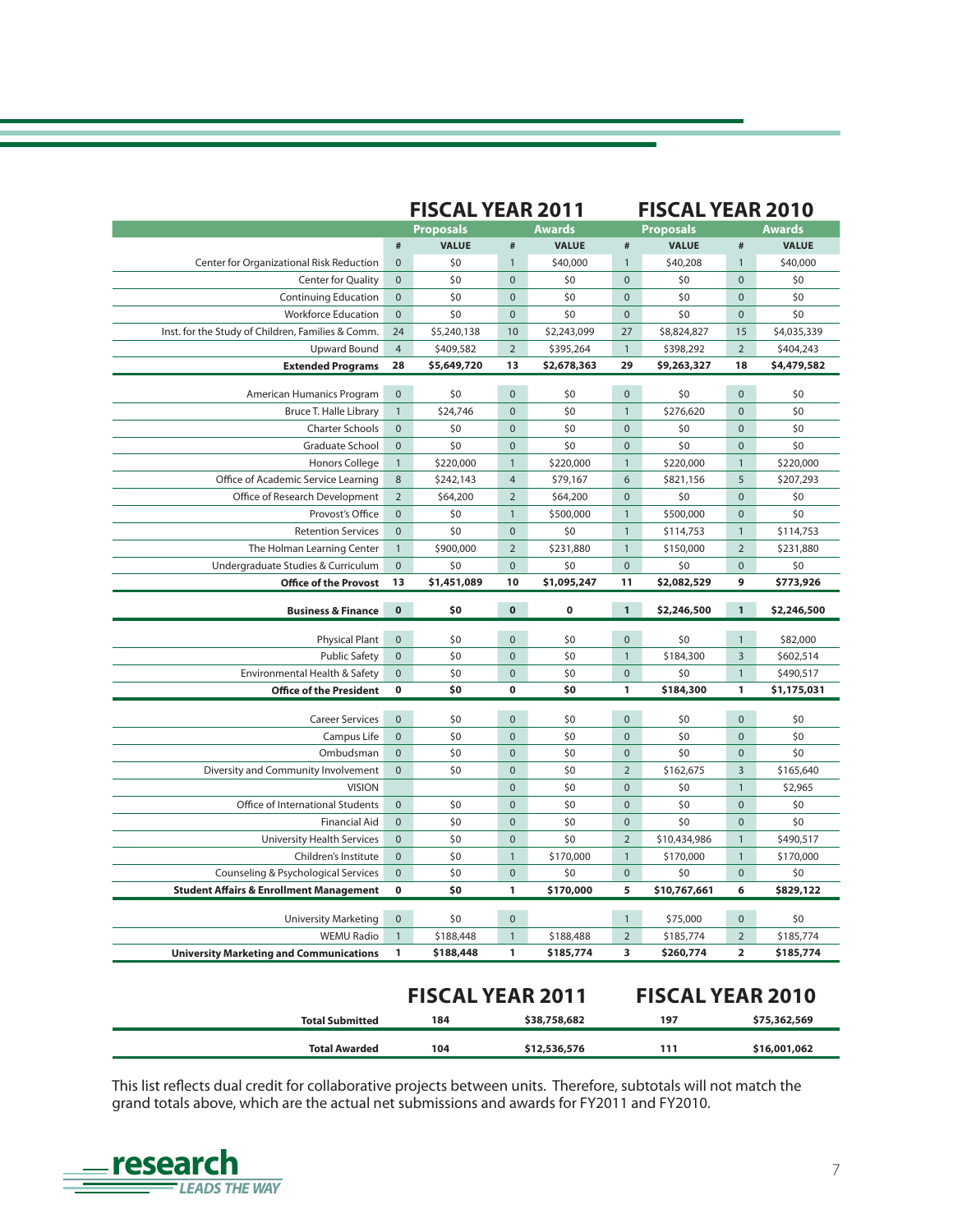# TECHNOLOGY TRANSFER SUMMARY FOR FY 2011



Technology Transfer, also known as Technology Commercialization, is the

transfer of University-developed innovations into the marketplace for the benefit of the community, general public, and University. This is accomplished through relationships and agreements with private industry that may option or license University-owned technologies. Innovation and its dissemination is the first and foremost goal. Any revenue that is generated through options, royalties, or licensing fees is first used to support the technology-transfer process. The revenues that exceed the cost of protecting and licensing the technology are shared between the University and its inventors. The following is a summary of technology-transfer activity at Eastern Michigan University during FY 2011.

| Invention Disclosures                                                  |  |
|------------------------------------------------------------------------|--|
| <b>Patent Applications Filed</b><br>(provisional and utility combined) |  |
| Issued U.S. Patents                                                    |  |

# FY 2011 Invention **Disclosures**

#### **EMU0707.02 Chromate-Free Organic-Inorganic Hybrid Pretreatment for Corrosion Resistance of Aluminum Alloys**

Vijay Mannari, Coatings Research Institute

#### **EMU1001.01 Aqueous Polyurethane/ Polyurethane-Urea Dispersions (PUD) with High Bio-Based Content** Vijay Mannari, Coatings Research Institute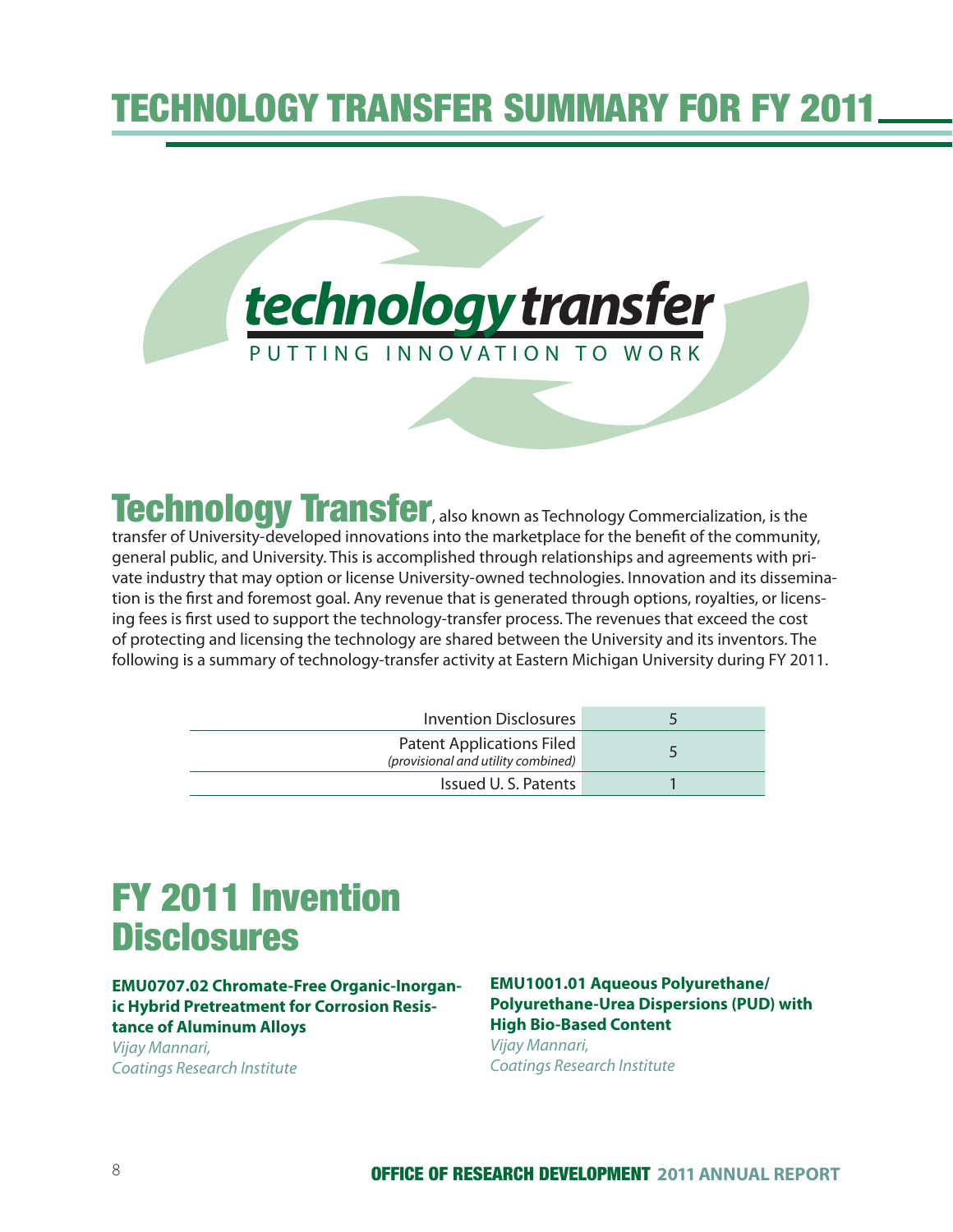#### **EMU1004.00 Manually Powered Air Mattress Inflator with Gear Box**

Dwayne Joppeck, School of Engineering Technology Jonathan Leonard, School of Engineering Technology Owen Grey, School of Engineering Technology Matthew Kerchaert, School of Engineering Technology Christopher Kaminski, School of Engineering Technology Christopher Bolt, School of Engineering **Technology** 

#### **EMU1005.00 Ionic Liquid-Based Triblock Copolymers**

John Texter, Coatings Research Institute

#### **EMU1101.00 Air Power and Water Power Systems**

Benedict Ilozar, School of Engineering **Technology** 

# FY 2011 U.S. Provisional Patent Applications Filed

#### **Chromate-Free Organic-Inorganic Hybrid Pretreatment**

Vijay Mannari, Coatings Research Institute

#### **Aqueous Polyurethane/Polyurethane-Urea Dispersions (PUD) with High Bio-Based Content**

Vijay Mannari, Coatings Research Institute

**Ionic Liquid-Based Triblock Copolymers** John Texter, Coatings Research Institute

#### **Creating Antimicrobial Fabric Using Sol-gel/N-Halamine Chemistry**

Subhas Ghosh, Textiles Research and Training Institute Vijay Mannari, Coatings Research Institute

# FY 2011 U.S. Utility Patent Applications Filed

**Nanoparticle Dispersions with Ionic Liquid-Based Stabilizers** John Texter, Coatings Research Institute

# FY 2011 Issued U.S. Utility Patent

#### **Nanoporous and Microporous Solvogels and Nanolatexes by Microemulsion Polymerization**

John Texter, Coatings Research Institute Feng Yan, Suzhou University

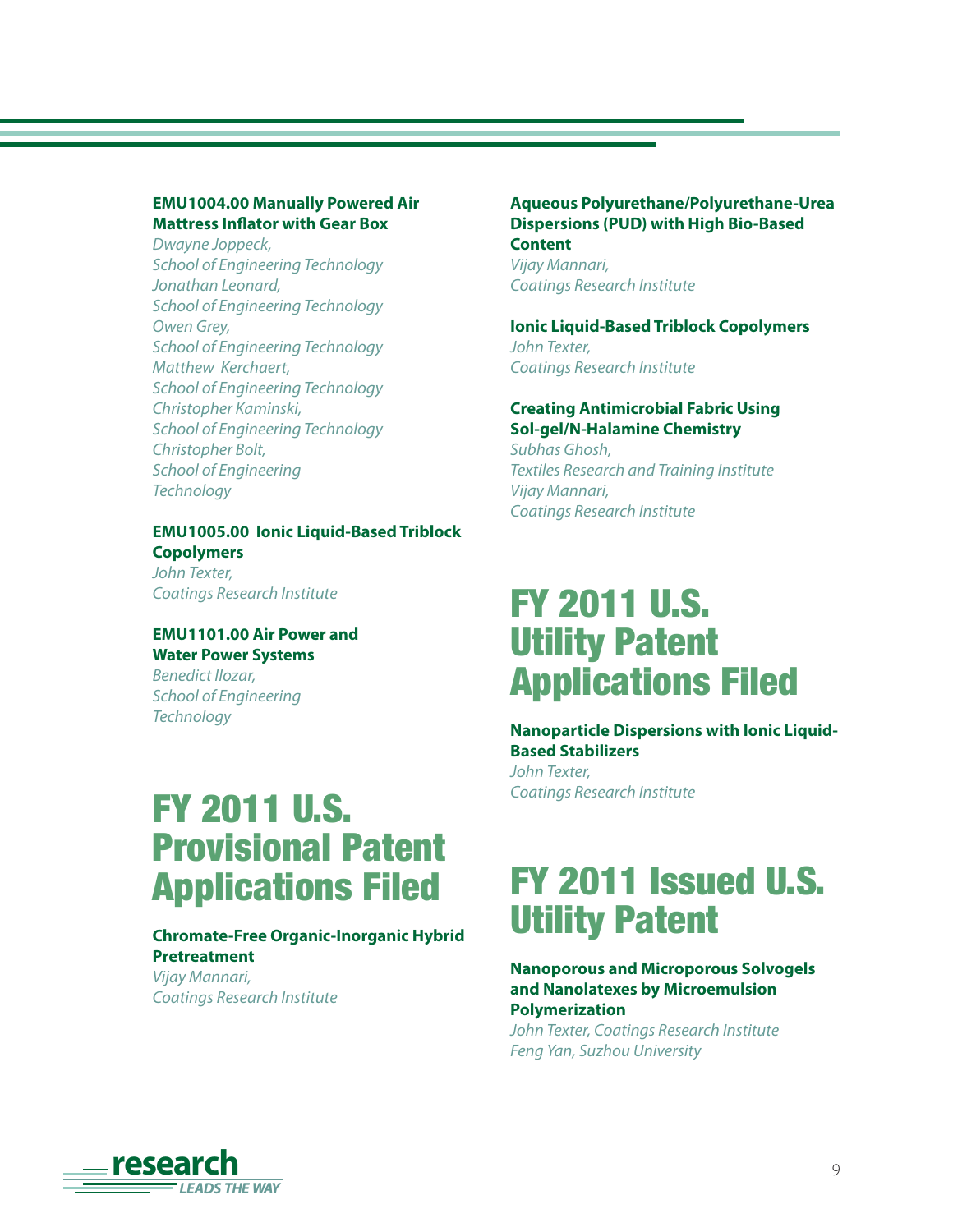# **Office of the** Provost

#### **Jack Kay, and Nelson Maylone, Teacher Education**

EMU-Woodrow Wilson Fellowship Woodrow Wilson Foundation **\$500,000**

**Jessica Alexander, Communication, Media and Theatre Arts; and Kimberly Grover, Women's Studies; Russell Olwell, History and Philosophy; and James Perren, World Languages**  Pay It Forward: Strengthening

Communities through Student-Led Philanthropy Michigan Campus Compact **\$5,500**

### **ACADEMIC SERVICE-LEARNING**

#### **Jessica Alexander, Communication, Media and Theatre Arts**

The B. Side Workforce Investment Act Washtenaw County Children's Services Department **\$55,155**

#### Digital Inclusion Washtenaw County Workforce Development Board **\$16,210**

ACCESS PLUS: EMU College Positive Communities Grant Michigan Campus Compact **\$2,302**

# **THE HOLMAN SUCCESS CENTER**

#### **Janice Jones and Mark Jackson**

Michigan Department of Career Development KCP State GEAR-UP Program Michigan Department of Labor and Economic Growth-Career **\$81,880**

#### **Mary Zdrojkowski and Mark Jackson**

Getting on the Right Track— Trackers Program (Michigan 4-S Program) Michigan Department of Labor and Economic Growth **\$150,000**

### **HONORS COLLEGE**

#### **Rebecca Sipe, and Heather Neff, English Language and Literature**

McNair Postbaccalaureate Achievement Program U.S. Department of Education **\$220,000**

# **OFFICE OF RESEARCH DEVELOPMENT**

### **Philip Rufe, School of Engineering Technology, and Vijay Mannari, School of Engineering Technology** Commercialization of Chromate-Free Metal Pretreatment

University of Michigan **\$25,600**

**Philip Rufe, School of Engineering Technology, and Subhas Ghosh, Textiles Research and Training Institute and School of Technology Studies**

Creating Antimicrobial Fabric Using Sol-Gel/N-Halamine **Chemistry** University of Michigan **\$38,600**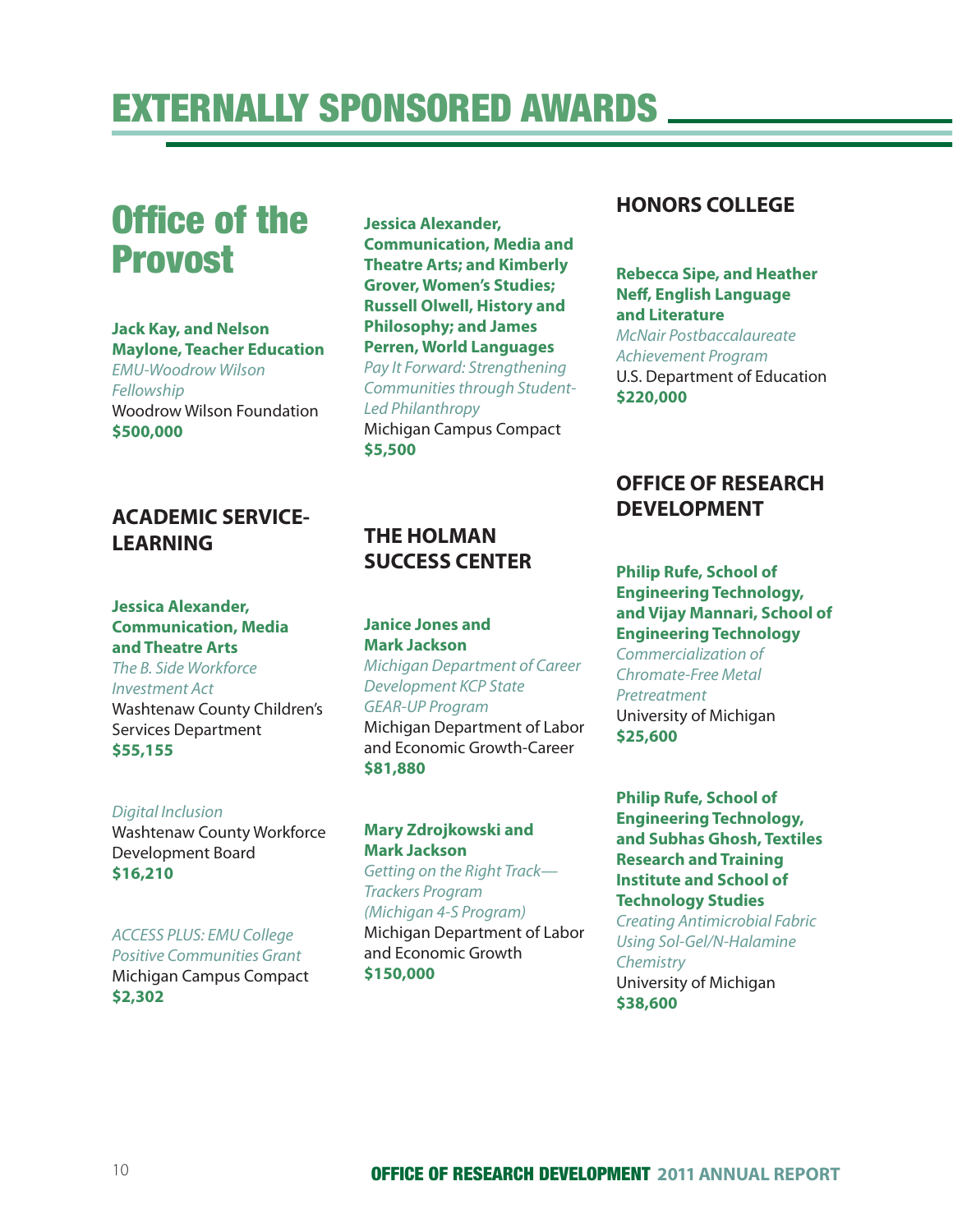# College of Arts and Sciences

### **OFFICE OF THE DEAN**

### **Wade Tornquist, and Weidian Shen, Physics and Astronomy**

Building a Surface Science Laboratory in the Mark Jefferson Complex to Serve the Automobile Industry in Southeastern Michigan U.S. Department of Energy **\$486,000**

### **ART**

#### **Amy Sacksteder**

Walt Disney Imagineers-Imaginations Competitions Award Walt Disney World Parks and Resorts **\$1,000**

### **BIOLOGY**

### **Daniel Clemans and Steven Francoeur**

Analyses of Bacteria Concentrations an Composition in Sediments and Living Tissue within the St. Joseph River U.S. Geological Survey **\$20,000**

#### **Steven Francoeur, Kristin Judd, and Gary Hannan; William Welsh, Geography and Geology; and Yichun Xie, Institute for Geospatial Research and Education**

Hyperspectral Remote Sensing and Science-Based Management of Invasive Species in the Detroit River International Wildlife Refuge National Oceanic and Atmospheric Administration (NOAA) **\$487,500**

#### **Allen Kurta**

Acoustic Monitoring of Bat Activity at a Proposed Wind Farm near Carsonville, Sanilac County, Michigan Carsonville Wind, LLC, Ortonville, MI

**\$1,893**

A Netting and Acoustic Survey for Bats at the Proposed Flower Creek Wind Resource Area, in Muskegon and Oceana Counties, Michigan Western EcoSystems Technology, Inc. **\$16,394**

Bat Surveys in Underground Mines and Caves in Northern **Michiaan** Michigan Department of Natural Resources **\$122,822**

A Netting Survey for Bats along the Pigeon River, Huron County, **Michigan** Fishbeck, Thompson, Carr & Huber, Inc. **\$37,912**

# **CHEMISTRY**

#### **Cory Emal**

Novel Targets in Thrombosis and **Atherosclerosis** University of Michigan **\$112,779**

#### **Maria Milletti**

A Computational Exploration of the Stereoselective Synthesis of Substituted Pyrrolidines American Chemical Society **\$65,000**

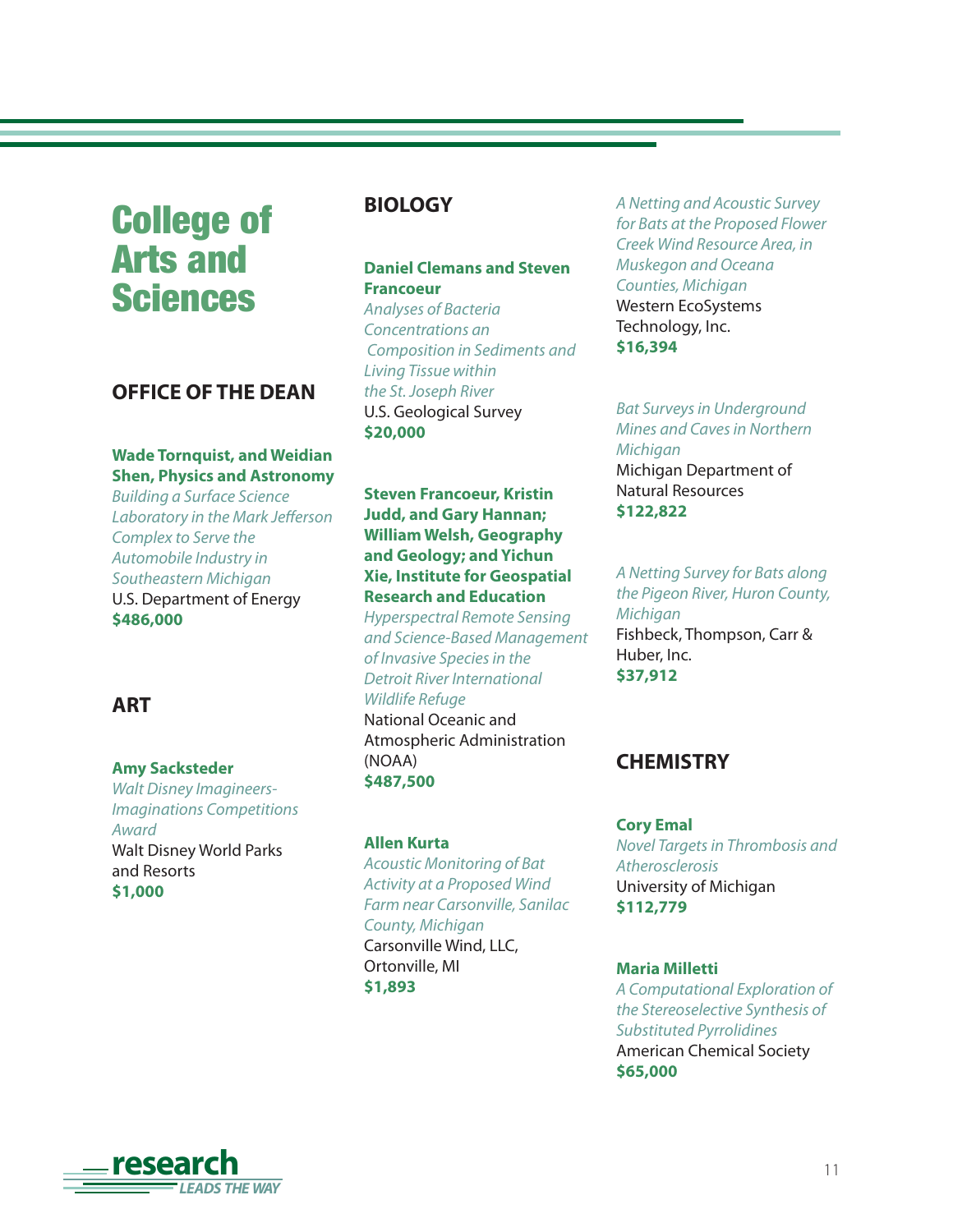# **COMMUNICATION, MEDIA AND THEATRE ARTS**

#### **Jessica Alexander, Academic Service Learning**

The B. Side Workforce Investment Act Washtenaw County Children's Services Department **\$55,155**

#### **Wendy Kivi**

EMU Takes Electrical Safety Instruction to Local Safety Educational Programs DTE Energy Foundation **\$40,000**

### **COMPUTER SCIENCE**

**Benjamin Keller** The University of Michigan George M. O'Brien Renal Core **Center** University of Michigan **\$32,181**

#### Digital Inclusion

Washtenaw County Workforce Development Board **\$16,210**

#### ACCESS PLUS: EMU College

Positive Communities Grant Michigan Campus Compact **\$2,302**

**Jessica Alexander, Academic Service Learning; and Kimberly Grover, Women's Studies; Russell Olwell, History and Philosophy; and James Perren, World**

#### **Languages**

Pay It Forward: Strengthening Communities through Student-Led Philanthropy Michigan Campus Compact **\$5,500**

### **ENGLISH LANGUAGE AND LITERATURE**

#### **Cathy Fleischer** Ideas for a Book Series for NCTE National Council of Teachers of English **\$12,000**

#### **Heather Neff, and Rebecca Sipe, Honors College**

McNair Postbaccalaureate Achievement Program U.S. Department of Education **\$220,000**

#### **William Tucker and William Baker** Eastern Michigan University Writing Project National Writing Project **\$35,000**

# **GEOGRAPHY AND GEOLOGY**

#### **Theodore Ligibel**

Graduate Internship for the Michigan Department of **Transportation** Michigan Department of **Transportation \$14,100**

Graduate Assistant Interns for the Ypsilanti Historical Society Ypsilanti Historical Society **\$56,760**

#### **Sandra Rutherford**

The Great Lakes Climate Change Science and Education Systemic Network National Science Foundation **\$993,907**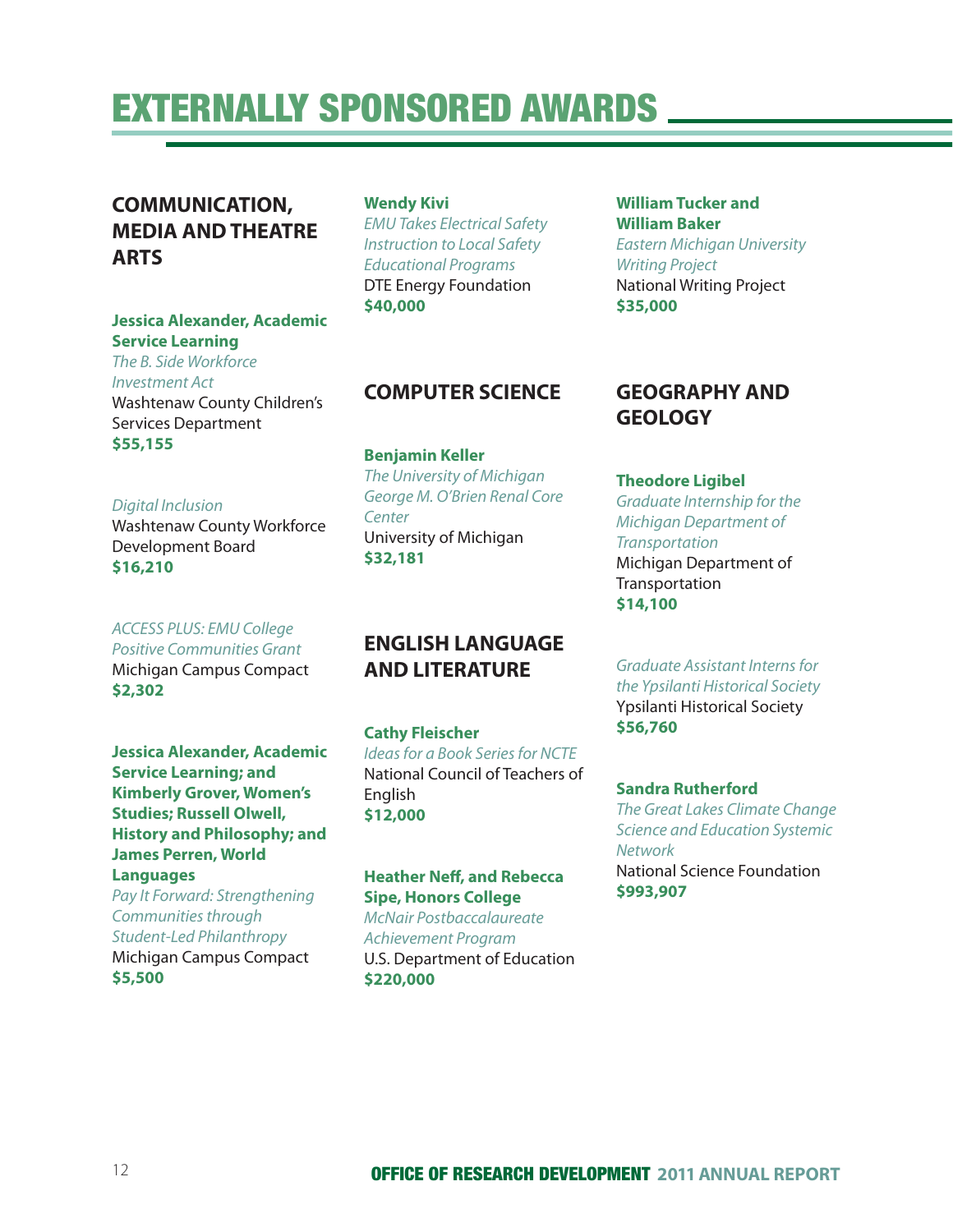**William Welsh; Steven Francoeur, Kristin Judd, and Gary Hannan, Biology; and Yichun Xie, Institute for Geospatial Research and Education**

Hyperspectral Remote Sensing and Science-Based Management of Invasive Species in the Detroit River International Wildlife Refuge National Oceanic and Atmospheric Administration (NOAA) **\$487,500**

### **GERONTOLOGY**

#### **Shelly Weaverdyck and Elizabeth Schuster**

EMU Alzheimer's Education and Research Program Michigan Department of Community Health **\$63,103**

### **HISTORY AND PHILOSOPHY**

**Russell Olwell; and Wendy Burke, Teacher Education; Diane Parfitt, Leadership and Counseling; and David Clifford, Institute for the Study of Children, Families and Communities** 

Connecting Students to the Community: EMU GEAR-UP Partnership to Promote College Readiness and Success U.S. Dept. of Education **\$572,263**

**Russell Olwell; and Jessica Alexander, Academic Service-Learning and Communication, Media and Theatre Arts; Kimberly Grover, Women's Studies; and James Perren, World Languages** 

Pay It Forward: Strengthening Communities through Student-Led Philanthropy Michigan Campus Compact **\$5,500**

# **INSTITUTE FOR GEOSPATIAL RESEARCH AND EDUCATION**

#### **Yichun Xie**

Investigating Climate Change and Remote Sensing Wayne County Regional Educational Services Agency (NASA) **\$274,585**

Grassland Ecosystems and Societal Adaptations under Changing Grazing Intensity and Climate on the Mongolian Plateau University of Michigan **\$174,830**

Server Hosting and RAPIDS Maintenance/Upgrade (CAROL, Amendment 2) Great Lakes Commission **\$50,000**

RAPIDS Work Plan 2010-3, RAPIDS 3.0 Software Coding, Testing, and Implementation Great Lakes Commission **\$80,000**

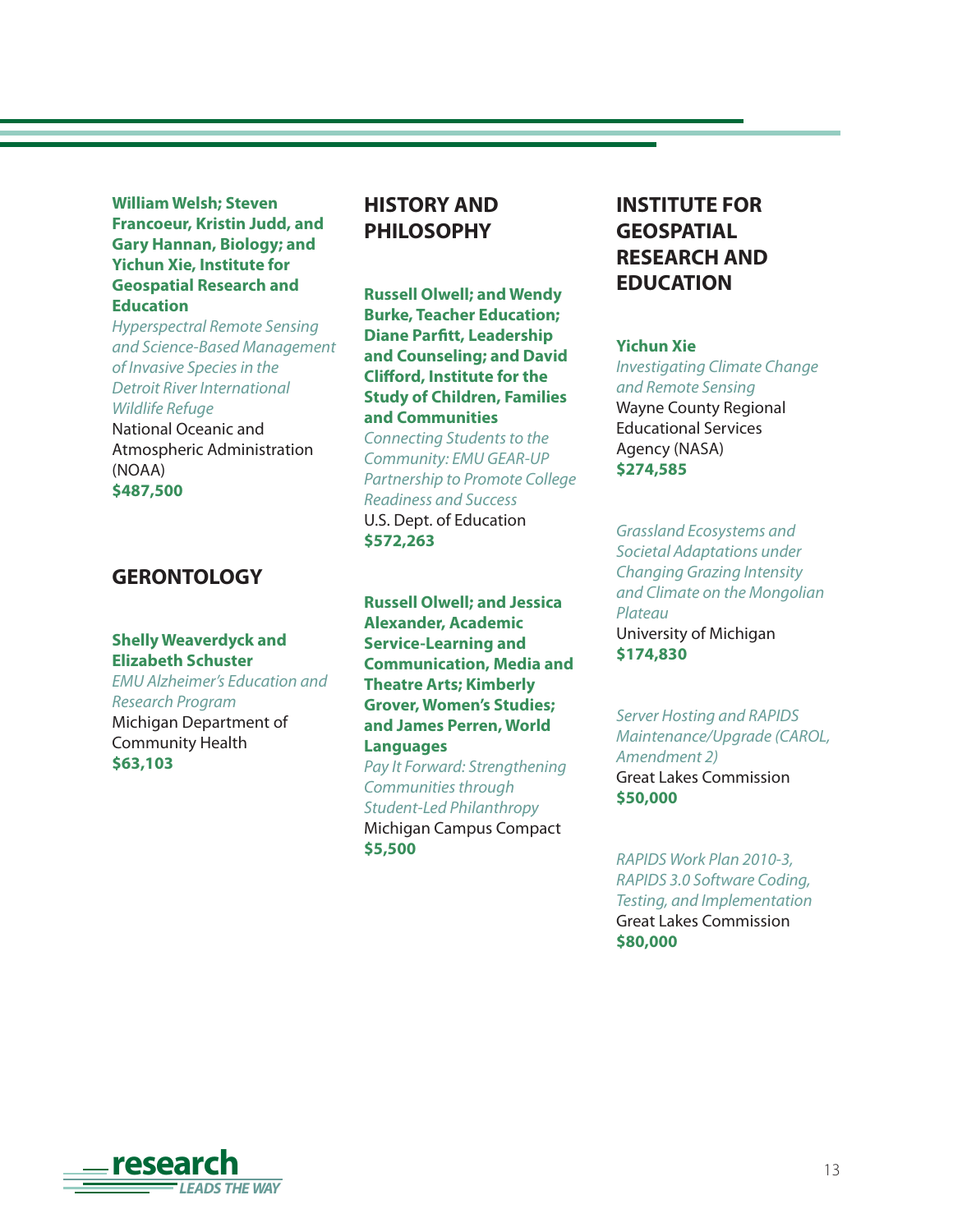Digital Map Creation for Davisburg Cemetery, Charter Township of Springfield, Oakland County, Michigan Charter Township of

Springfield, Davisburg, Michigan **\$2,000**

GIS Mapping Project for Archdiocese of Detroit Archdiocese of Detroit **\$9,000**

**Yichun Xie; and Steven Francoeur, Kristin Judd Gary Hannan, Biology; and William Welsh, Geography and Geology**

Hyperspectral Remote Sensing and Science-Based Management of Invasive Species in the Detroit River International Wildlife Refuge National Oceanic and

Atmospheric Administration (NOAA) **\$487,500**

# **INSTITUTE FOR LANGUAGE INFORMATION AND TECHNOLOGY**

**Helen Aristar-Dry and Anthony Aristar** DHB: Collaborative Research: LL Map, Language and Location: A Map Annotation Project National Science Foundation **\$34,789**

NSF:Interop:LEGO National Science Foundation **\$217,224**

### **MATHEMATICS**

**Xiaoxu Han** ARRA: Visiting Research Associate Professor Wake Forest University **\$13,517**

### **PHYSICS AND ASTRONOMY**

#### **James Carroll, Ernest Behringer, Mary (Beth) Kubitskey, and Patrick Koehn**

The Physics Scholars Program (PSP) at Eastern Michigan **University** National Science Foundation **\$516,300**

**Mary (Beth) Kubitskey**

The Impact of Online Professional Development University of Michigan **\$24,511**

The Impact of MSP Professional Development on the Quality of Instruction in Middle School Math and Science Classrooms American Institutes for Research **\$14,538**

#### **David Pawlowski**

Coupled MGCM-MTGCM Mars Thermosphere Simulations and Resulting Data Products in Support of the MAVEN Mission University of Michigan (NASA) **\$21,218**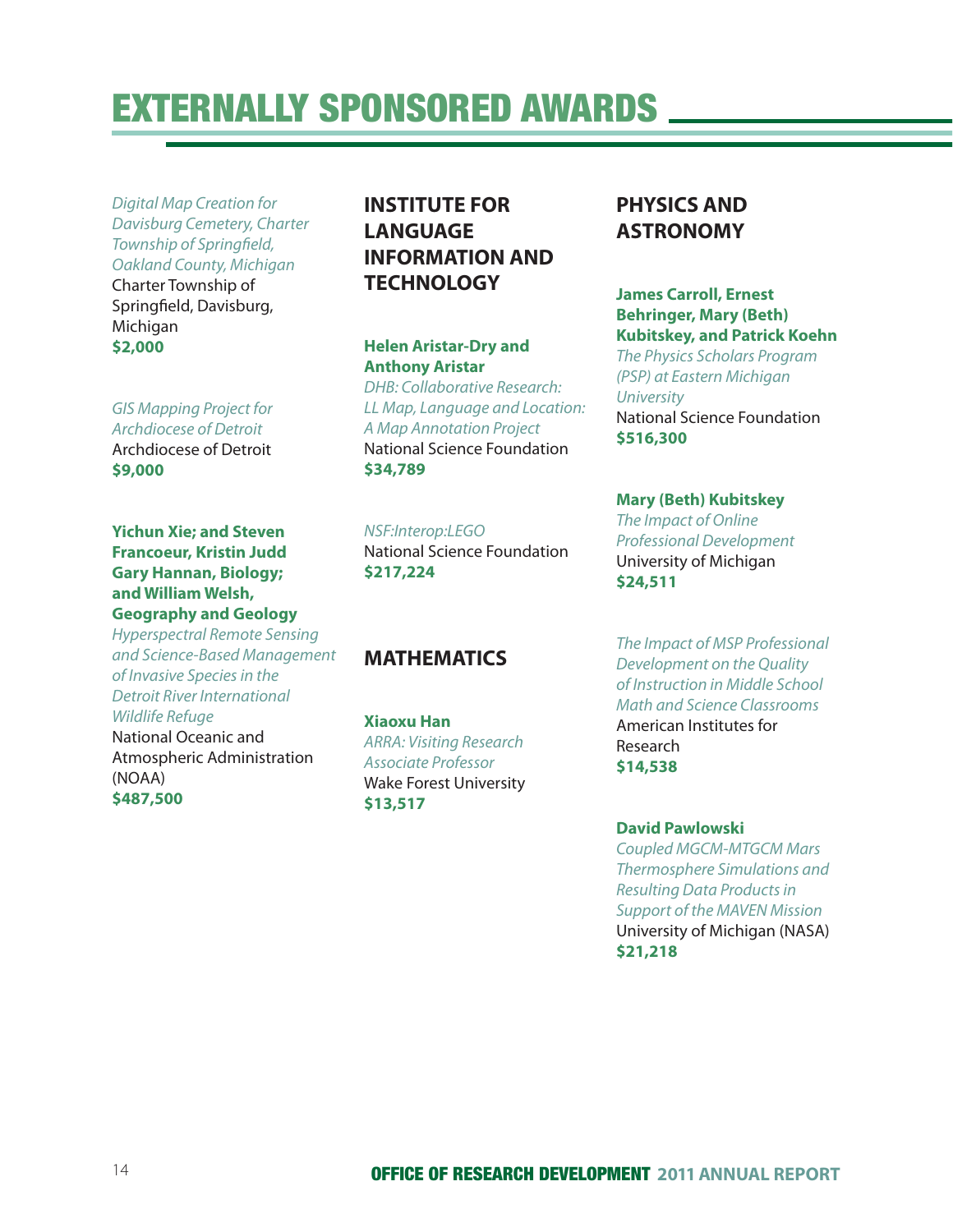#### **James Sheerin**

Here Comes the Sun Michigan Space Grant Consortium **\$5,000**

#### Michigan Space Grant

Operating Support Michigan Space Grant Consortium **\$2,100**

#### **Weidian Shen**

Small Contracts Testing Account: Masco Masco Corporation **\$2,400**

Small Contracts Testing Account: GM Testing Project General Motors Corporation **\$2,500**

#### **Weidian Shen, and Wade Tornquist, Office of the Dean of Arts and Sciences**

Building a Surface Science Laboratory in the Mark Jefferson Complex to Serve the Automobile Industry in Southeastern Michigan U.S. Department of Energy **\$486,000**

### **POLITICAL SCIENCE**

**Joseph Ohren, and David Clifford, Institute for the Study of Children, Families and Communities** Planning Retreat for Ypsilanti

Housing Commission Ypsilanti Housing Commission **\$500**

#### **PSYCHOLOGY**

**Vannie Hodges, and David Clifford, Institute for the Study of Children, Families and Communities**  Michigan Level of Functioning Project Michigan Department of Community Health **\$105,471**

**Heather Janisse** Adherence to IDDM in Urban Youth Wayne State University **\$30,092**

# **SOCIOLOGY, ANTHROPOLOGY AND CRIMINOLOGY**

#### **Kristine Ajrouch**

Linking Research to Policy in the Middle East: Family Ties and Aging Doha International Institute for Family Studies and Development **\$35,652**

#### **Mansoor Moaddel**

Cross-National Analysis of Islamic Fundamentalism, Task/Phase III Office of Naval Research **\$800,000**

### **WOMEN'S STUDIES**

**Kimberly Grover; and Jessica Alexander, Academic Service-Learning and Communication, Media and Theatre Arts; Russell Olwell, History and Philosophy; and James Perren, World Languages**

Pay It Forward: Strengthening Communities through Student-Led Philanthropy Michigan Campus Compact **\$5,500**

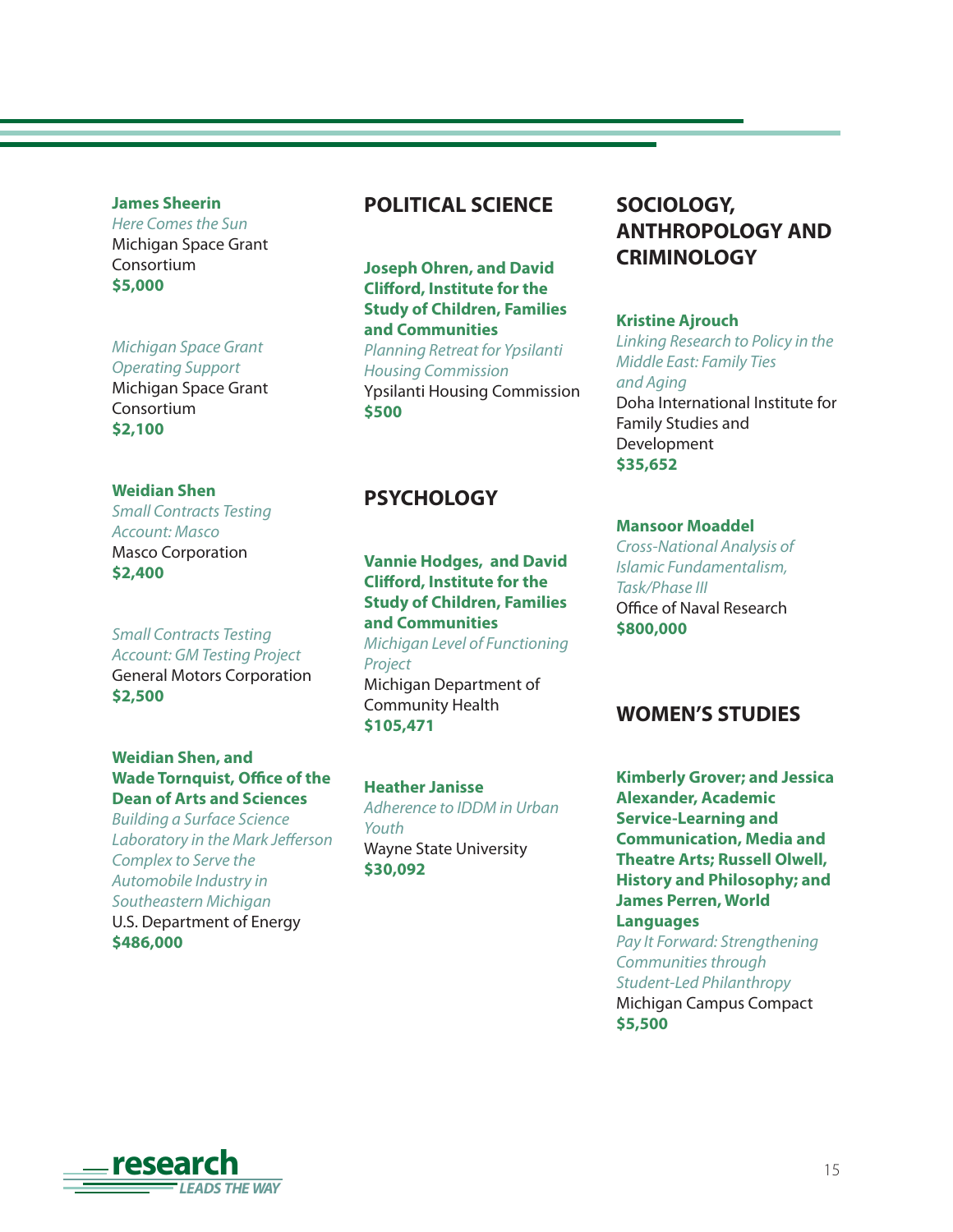### **WORLD LANGUAGES**

**Hitomi Oketani** Charter School Planning and

Implementation Grant Michigan Japanese Bilingual Education Foundation **\$15,000**

Charter School Implementation Consultation

Japanese American School of Southeast Michigan **\$210,000**

**James Perren; and Jessica Alexander, Academic Service-Learning and Communication, Media and Theatre Arts; Kimberly Grover, Women's Studies; and Russell Olwell, History and Philosophy** 

Pay It Forward: Strengthening Communities through Student-Led Philanthropy Michigan Campus Compact **\$5,500**

#### **Motoko Tabuse**

Japanese Language Promotional Materials Development Project Japan Business Society of Detroit Foundation **\$2,000**

#### **Koji Tanno**

The Dinner Show Japan Business Society of Detroit Foundation **\$1,500**

#### **Rosemary Weston and Hitomi Oketani**

Charter School Implementation Consultation Support Michigan Japanese Bilingual Education Foundation **\$39,769**

### **ACCOUNTING AND FINANCE**

#### **Lijyun (Angela) Hwang**

International Financial Reporting Stands Ready Grant PricewaterhouseCoopers Charitable Foundation, Inc. **\$10,000**

#### **David Wozniak**

Collaborative Research: Neuroimaging and Hormonal Analyses of Gender and Interindividual Differences in Competitive Choices National Science Foundation **\$18,201**

# College of Business

#### **Alexander Popko**

Training Content-Area Teachers to Teach English U.S. Department of Education **\$277,402**

# **OFFICE OF THE DEAN**

**Richard King** Small Business and Technology Development Center, Region 9 **Host** Grand Valley State University **\$500,000**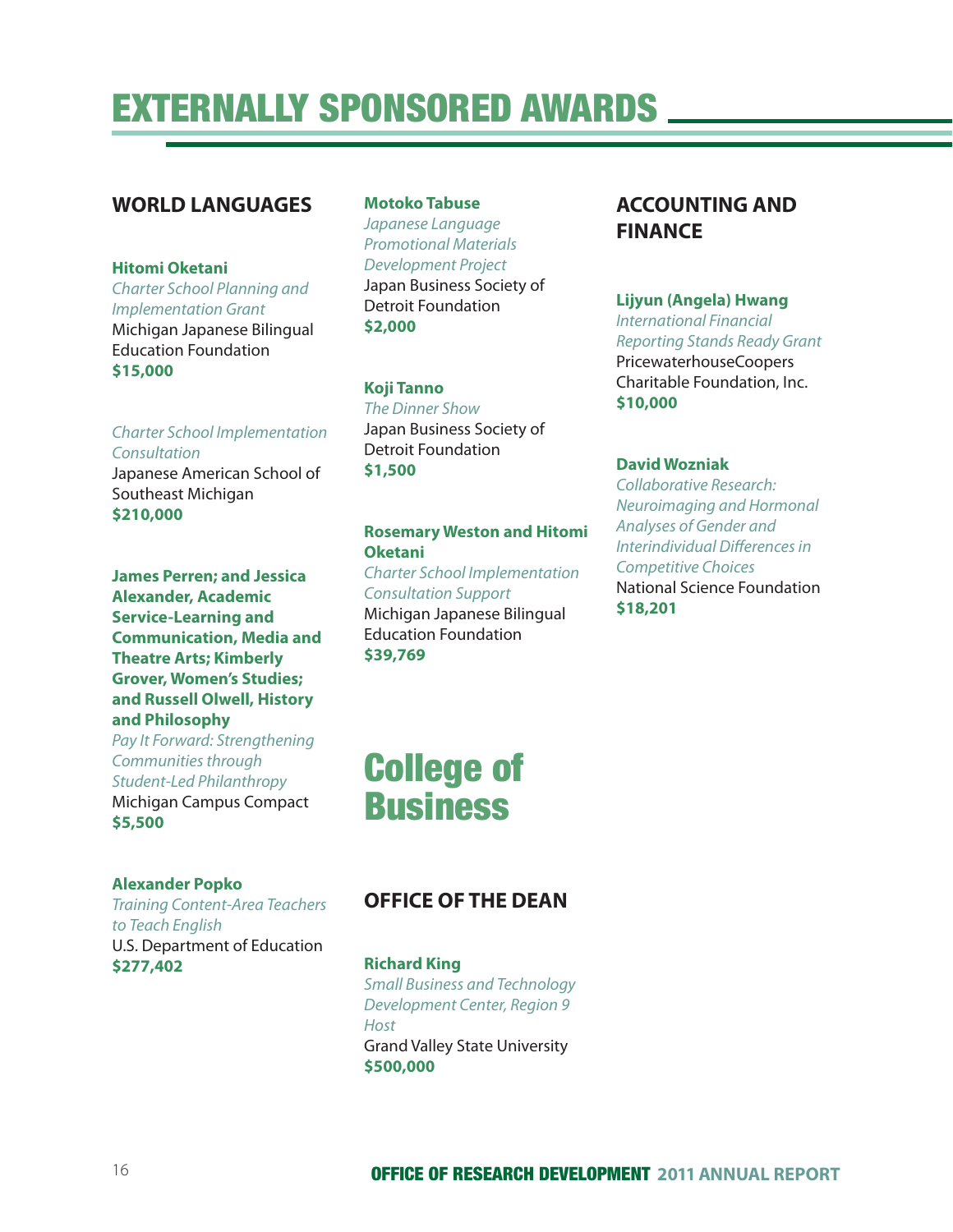# College of **Education**

# **LEADERSHIP AND COUNSELING**

**Diane Parfitt; and Wendy Burke, Teacher Education; Russell Olwell, History and Philosophy; and David Clifford, Institute for the Study of Children, Families and Communities** 

Connecting Students to the Community: EMU GEAR-UP Partnership to Promote College Readiness and Success U.S. Dept. of Education **\$572,263**

### **TEACHER EDUCATION**

#### **Brigid Beaubien**

The Arsenal for Democracy: Teaching World War II with Primary Documents from the Library of Congress Illinois State University (Library of Congress) **\$19,486**

#### **Wendy Burke, and Lynn Malinoff and David Clifford, Institute for the Study of Children, Families and Communities**

21st Century Community Learning Centers—Bright Futures at Middle and High Schools, Year 2 (Cohort F) Michigan Department of Education **\$749,694**

#### **Wendy Burke; and Diane Parfitt, Leadership and Counseling; Russell Olwell, History and Philosophy; and David Clifford, Institute for the Study of Children, Families and Communities**

Connecting Students to the Community: EMU GEAR-UP Partnership to Promote College Readiness and Success U.S. Dept. of Education **\$572,263**

#### **Deborah Harmon and Nancy Copeland**

Underground Railroad and Cultural Program: The Cooperative Underground Railroad Education Project

Charles H. Wright Museum of African American History **\$144,506**

#### **Rebecca Martusewicz, and David Clifford, Institute for the Study of Children, Families and Communities**

Southeast Michigan Stewardship Coalition Sisters, Servants of the Immaculate Heart of Mary **\$1,500**

#### **Rebecca Martusewicz and Ethan Lowenstein, and Russell Olwell, Institute for the Study of Children, Families and Communities**

Southeast Michigan Stewardship Coalition Great Lakes Fishery Trust **\$29,989**

#### **Nelson Maylone, and Jack Kay, Provost's Office**

EMU-Woodrow Wilson Fellowship Woodrow Wilson Foundation **\$500,000**

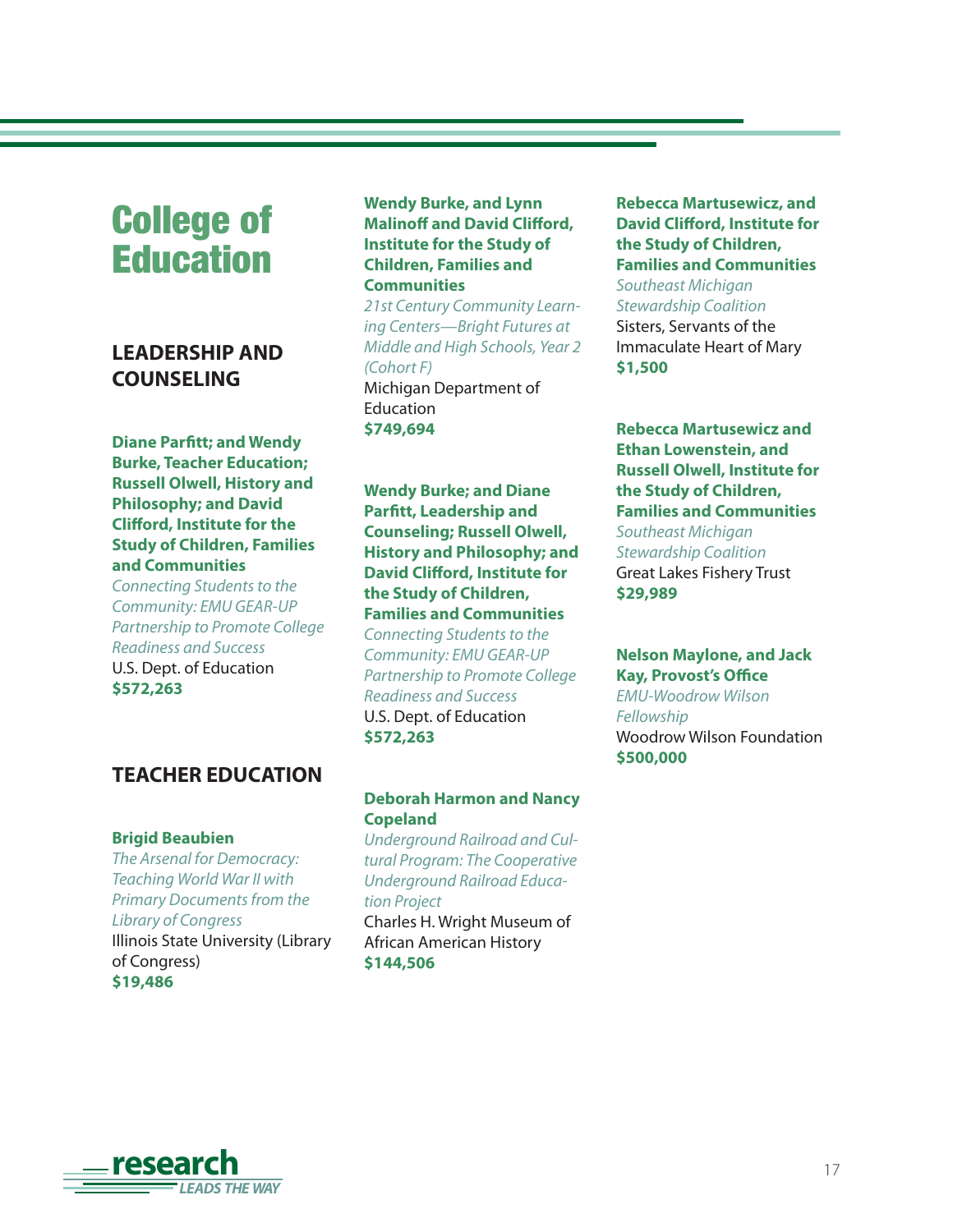College of Health and Human Services

### **OFFICE OF THE DEAN**

#### **Joan Abbey**

**Health** 

Agency **\$920,000**

Evaluation of the Jackson Recovery Court Midsouth Substance Abuse Coordination Agency **\$15,000**

University Collaboration to Support System-Wide Implementation of Best-Promising and Evidence-Based Practices in Community Mental

#### **Barbara Scheffer**

UM-NIH Michigan Bridges to **Doctorate** University of Michigan **\$188,730**

**SCHOOL OF HEALTH PROMOTION AND HUMAN PERFORMANCE**

#### **Kathleen Conley** UM:NIH-Stroke Health and Risk **Education** University of Michigan **\$81,532**

# **SCHOOL OF NURSING**

**Tsu-Yin Wu** An Individually Tailored Mammography Screening Intervention for Chinese Americans National Institutes of Health **\$132,194**

Promoting Breast Health and Cancer Screening for Asian-American Women Susan G. Komen Breast Cancer Foundation—Lansing **\$66,892**

# **SCHOOL OF HEALTH SCIENCES**

**Judith Brooks, and David Clifford, Institute for the Study of Children, Families and Communities** Pilot Study to Evaluate the Rates of Eating-Disordered Behavior in Autism Knight Foundation **\$24,988**

# College of **Technology**

**SCHOOL OF ENGINEERING TECHNOLOGY**

**Jamil Baghdachi** Protective Coatings for Mirrors Guardian Glass **\$40,800**

#### Development Activities for Connection

Detroit/Wayne County Community Mental Health

Guidance Center—Virtual Center for Excellence **\$60,000**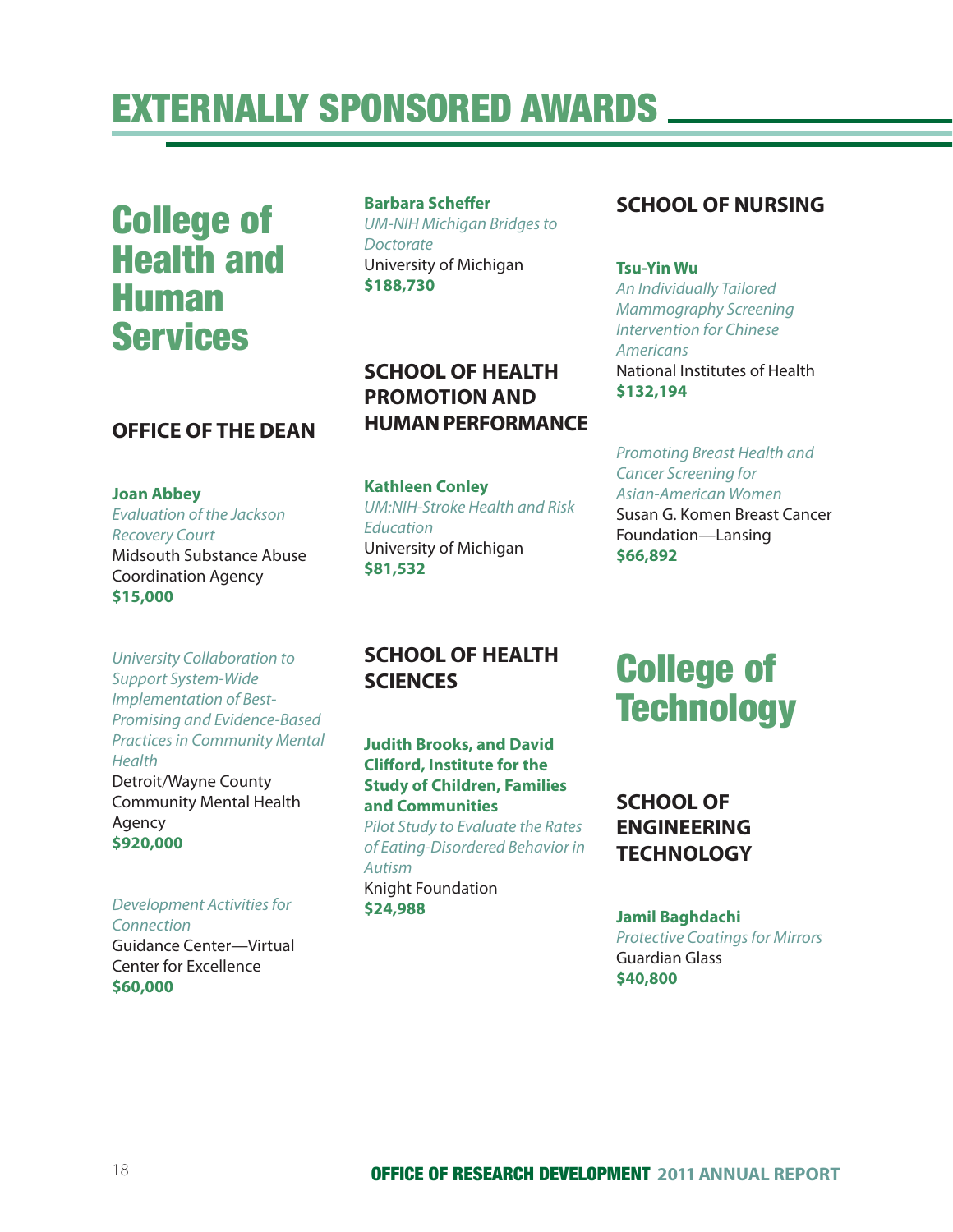#### **John Dugger III, and Paul Kuwik, School of Technology Studies**

Project Lead the Way: Professional Development in **Michigan** James A. Welch Foundation **\$21,000**

#### **Erik Lokensgard**

Injection Mold Run Individual Inventor **\$1,020** 

#### **Vijay Mannari**

Life Cycle Assessment for Volatile Organic Compounds in Paints and Coatings Consultation The National Center for Manufacturing Sciences **\$35,000**

#### **Philip Rufe, Office of Research Development, and Vijay Mannari**

Commercialization of Chromate-Free Metal Pretreatment University of Michigan **\$25,600**

#### **Philip Rufe, Office of Research Development, and Subhas Ghosh, School of Technology Studies and Textiles Research and Training Institute**

Creating Antimicrobial Fabric Using Sol-Gel/N-Halamine **Chemistry** University of Michigan **\$38,600**

#### **Jianhua Wang, Behrooz Lahidji, and Walter Tucker**

Issues of Quality in China-U.S. Automotive Supply Chain: The Case of Vehicle Interior Parts Daimay North America, Inc. **\$20,000**

#### **Subhas Ghosh, Textiles Research and Training Institute, and Philip Rufe, School of Engineering Technology and Office of Research Development**

Creating Antimicrobial Fabric Using Sol-Gel/N-Halamine **Chemistry** University of Michigan **\$38,600**

#### **Maurice Henderson**

Michigan Business Professionals of America Michigan Department of Education **\$150,000**

#### **Paul Kuwik, and John Dugger III, School of Engineering Technology**

Project Lead the Way: Professional Development in **Michigan** James A. Welch Foundation **\$21,000**

#### **Gerald Lawver**

DoD Information Assurance Scholarship Program for 2010-2011 Academic Year Department of Defense **\$1,500**

# **SCHOOL OF TECHNOLOGY STUDIES**

**JillAnne Bauer** EMU School of Police Staff and Command-EMU Campus Michigan Department of State

Police **\$87,039**

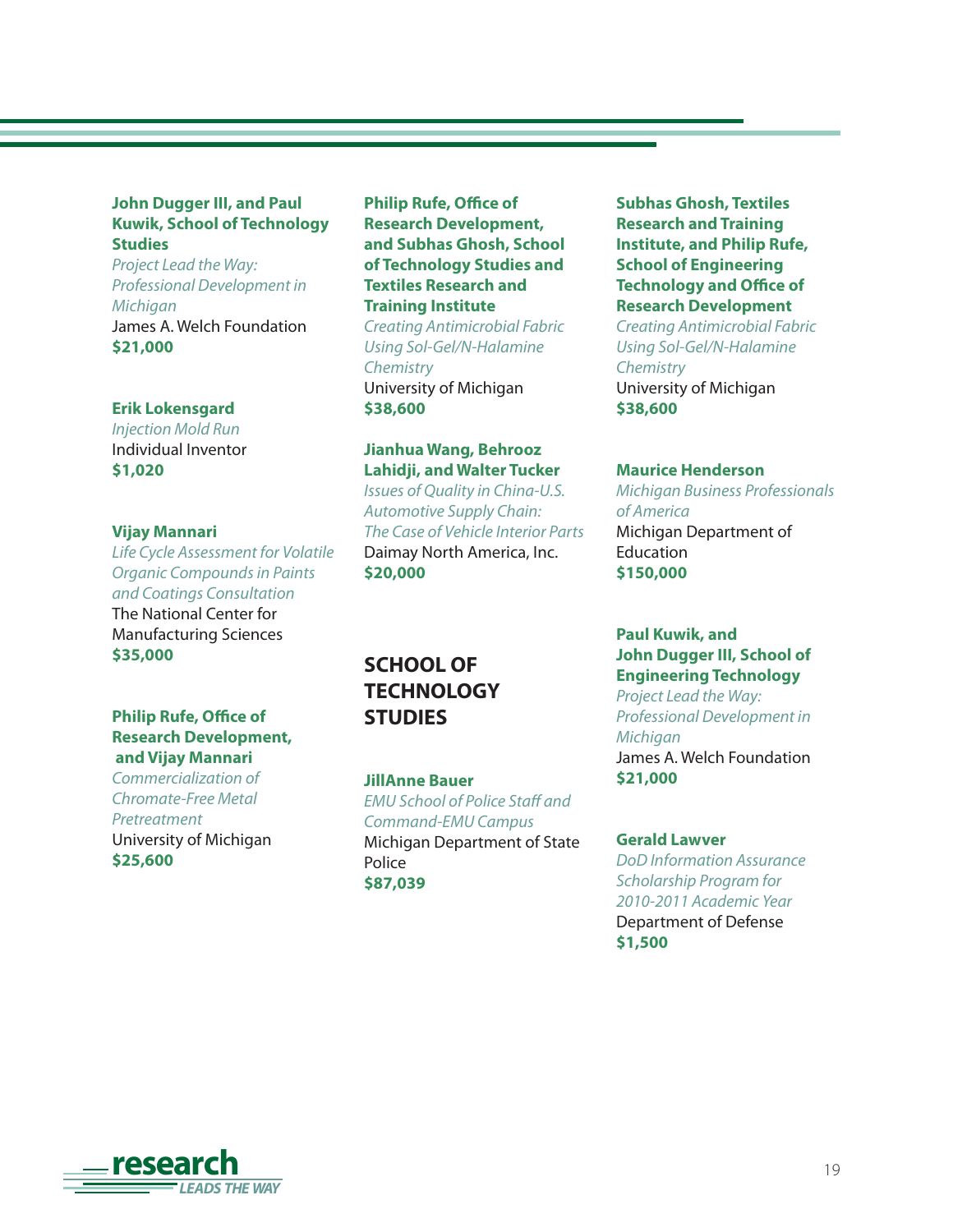#### **Gerald Lawver**

Texas Citizens' Corp. Training Program—Community Emergency Response Team (CERT) Texas Association of Regional Councils **\$27,340**

#### **David Wait**

Michigan Skills USA Michigan Department of Education **\$150,000**

#### Michigan DECA

Michigan Department of Education **\$150,000**

#### Michigan Family, Career, and Community Leaders of America

Michigan Department of Labor and Economic Growth-Career **\$110,000**

# **Extended** Programs

**CENTER FOR ORGANIZATIONAL RISK REDUCTION**

#### **Barbara Hopkins and Arlene Cook**

Lead and Asbestos Awareness Training Michigan Department of Labor and Economic Growth **\$40,000**

# **INSTITUTE FOR THE STUDY OF CHILDREN, FAMILIES AND COMMUNITIES**

#### **David Clifford and Judith Brooks, School of Health Sciences**

Pilot Study to Evaluate the Rates of Eating-Disordered Behavior in Autism Knight Foundation **\$24,988**

#### **David Clifford, and Vannie Hodges, Psychology** Michigan Level of Functioning Project Michigan Department of Community Health **\$105,471**

#### **David Clifford, and Rebecca Martusewicsz, Teacher Education** Southeast Michigan Stewardship Coalition

Sisters, Servants of the Immaculate Mary **\$l,500**

#### **David Clifford, and Joseph Ohren, Political Science**

Planning Retreat for Ypsilanti Housing Commission Ypsilanti Housing Commission **\$500**

#### **David Clifford; and Russell Olwell, History and Philosophy; Wendy Burke, Teacher Education; and Diane Parfitt, Leadership and Counseling**

Connecting Students to the Community: EMU GEAR-UP Partnership to Promote College Readiness and Success U.S. Dept. of Education **\$572,263**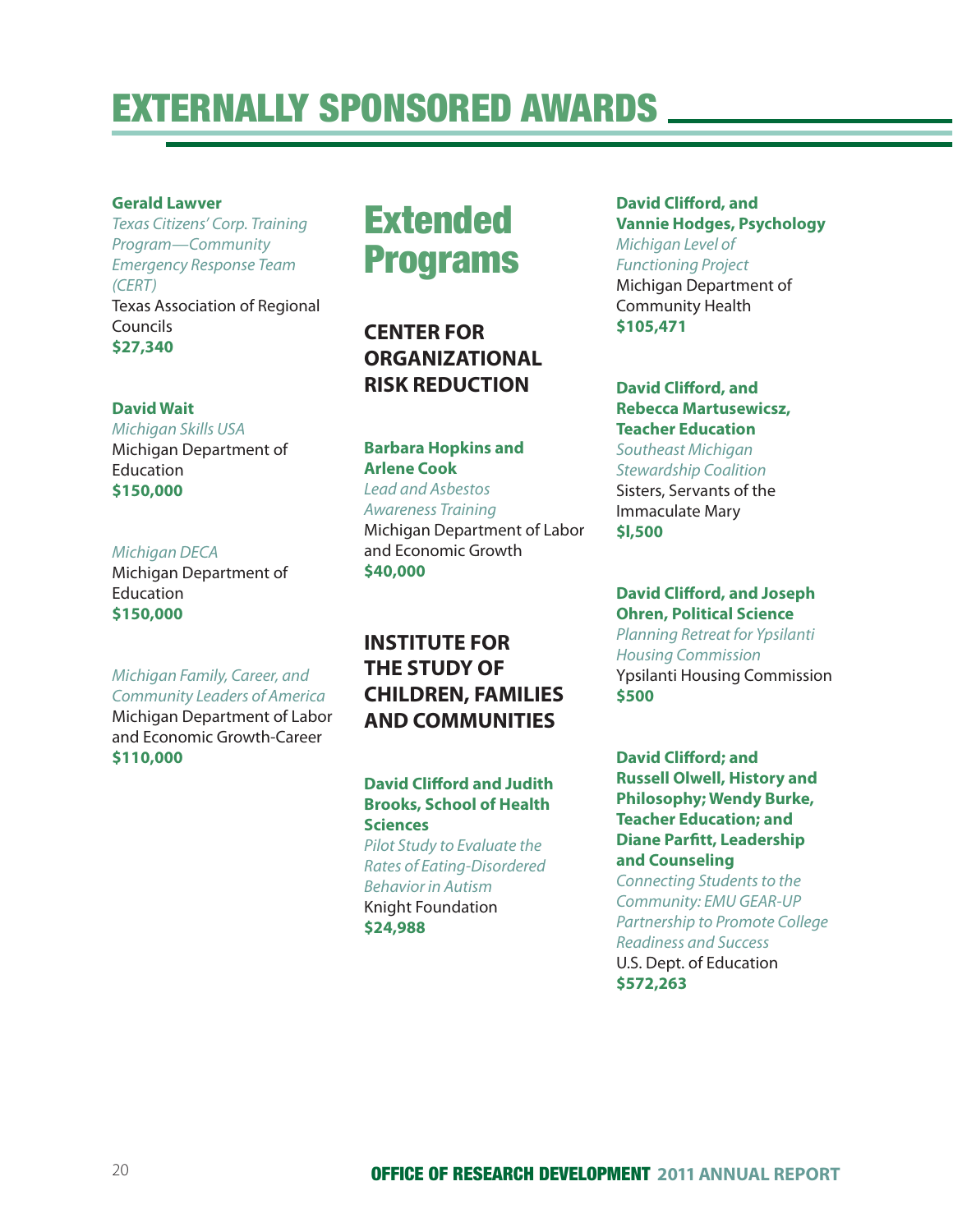#### **Lynn Malinoff and David Clifford**

Youth-Driven Space Project, Ann Arbor Teen Center (Neutral Zone) Ann Arbor Teen Center (Neutral Zone) **\$4,000**

#### **Lynn Malinoff and David Clifford**

21st Century Community Learning Centers—Brighter Futures Year 4 (Cohort D) Michigan Department of **Education** 

**\$749,694**

#### **Lynn Malinoff and David Clifford, and Wendy Burke, Teacher Education**

21st Century Community Learning Centers—Bright Futures at Middle and High Schools, Year 2 (Cohort F) Michigan Department of **Education \$749,694**

#### **Lynn Malinoff and Russell Olwell**

Outdoor Experiential Education Leadership Program in the Wayne-Westland School **District** United Way for Southeastern Michigan **\$5,000**

**Russell Olwell, and Rebecca Martusewicz and Ethan Lowenstein, Teacher Education** Southeast Michigan Stewardship Coalition: GLSI, 2011 Time-Cost Extension Great Lakes Fishery Trust **\$29,989**

# Student Affairs and Enrollment Management

### **UPWARD BOUND**

**Sandra Gonzales**  Upward Bound Childhood Nutrition Program Michigan Department of **Education \$9,318**

Upward Bound U.S. Department of Education **\$385,946**

### **CHILDREN'S INSTITUTE**

#### **Christine Aris**  Great Start Readiness Program Michigan Department of Education **\$170,000**

# **University Marketing** and Communications

### **WEMU RADIO**

#### **Art Timko**

WEMU Community Service Grant Corporation for Public Broadcasting **\$188,448**

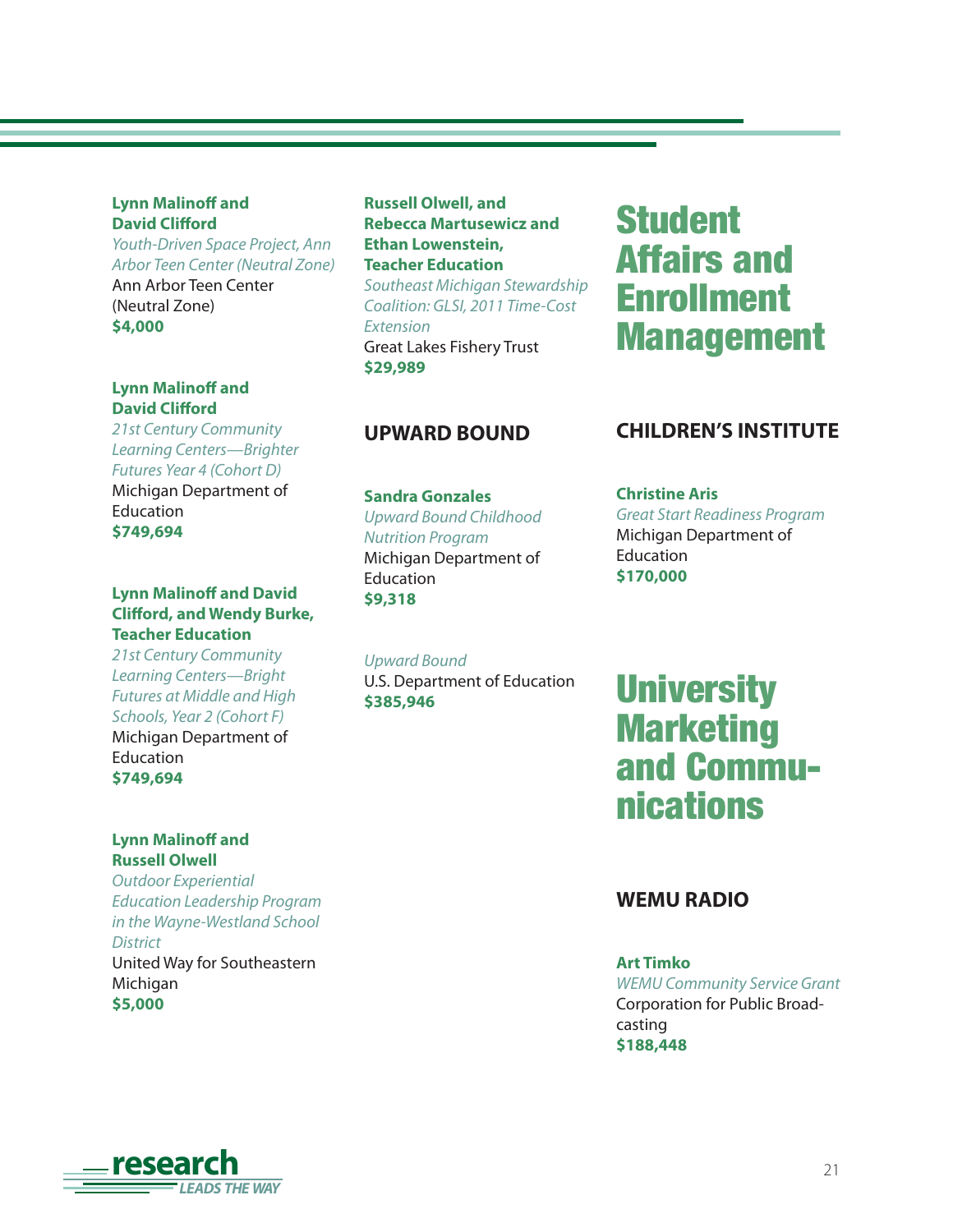# Ronald W. Collins **Distinguished Faculty** Awards

**Stephen Blair** Mathematics, Teaching I

**Amy Flanagan Johnson** Chemistry, Teaching I

**Daniel Brickner** Accounting and Finance, Teaching II

**Christopher Robbins** Teacher Education, Research I

**Ruth Ann Armitage** Chemistry, Research II

**Lee Stille** Communication, Media and Theatre Arts, Creative Activity

# Fifth Annual **Michigan Distinguished** Professor of the Year Award

**Robert Winning** Biology

# **Sabbatical** Leave Awards

**Gisela Ahlbrandt Mathematics** "Support Material for Quantitative Reasoning in Mathematics"

**Gregg Barak** Sociology, Anthropology, and Criminology "Theft of a Nation"

**Cheryl M. Cassidy** English Language and Literature "Children and Empire (History of Feminism)"

### **Devika Dibya Choudhuri**

Leadership and Counseling "Developing a Cross-National Collaboration to Provide Counselor Training, Supervision, and Service with Bhutan"

**Thomas Cullen** World Languages "Peace Corps Masters International Project"

**Margaret Davis** Art "Suspended Naturalism: Paintings and Drawings"

#### **Jamin Eisenbach** Biology

"Lepidopteran Wing-Scale Sockets: An Investigation into their Evolutionary and Structural Variation in Butterflies and Moths"

#### **Cory Emal** Chemistry

"Design and Development of Novel Depsides as Inhibitors of Plasminogen Activator Inhibitor-1 (PAl-1)"

**Xiaoxu Han Mathematics** 

"High-Performance Tumor Detection and Seamless Biomarker Discovery for Heterogeneous Gene Expression Profiles: Algorithm Design, Software Development, and Book Writing"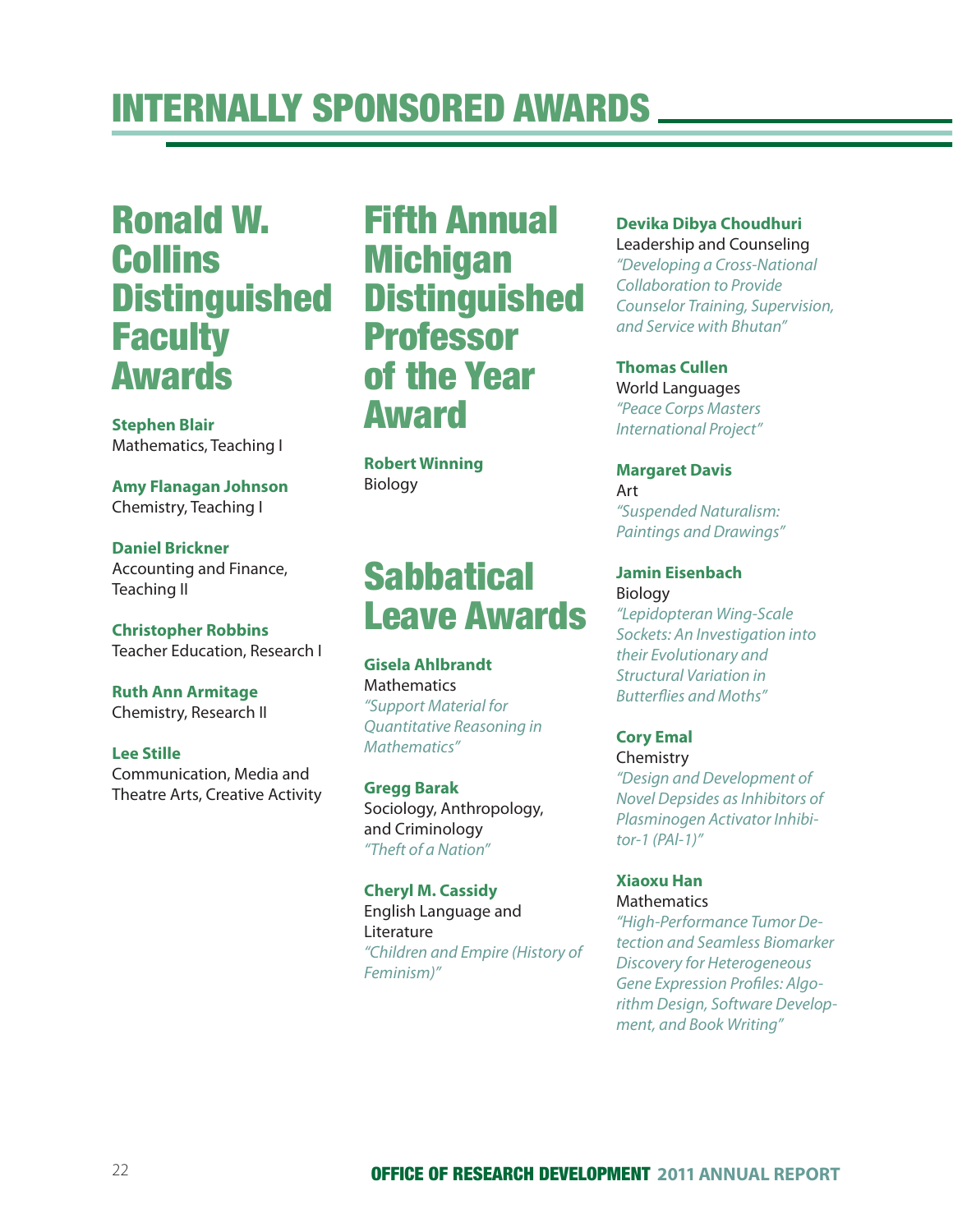#### **Valerie Howells**

Health Sciences "Exploration and Analysis of a Participatory Process Used in the Design of Natural Spaces Surrounding a Partial Hospitalization Setting"

#### **Judith Kullberg** Political Science

"The Development of Russian Civil Society: A Case Study of the Samara Region"

#### **Allen Kurta** Biology

"Something Wicked This Way Comes: White-Nose Syndrome, Hibernating Bats, and the End of the World as I Know It"

#### **Jiang Lu**

Engineering Technology "A Study of Sustainable Design in Traditional Cultures"

#### **Joanna McNamara**

Music and Dance "Dancing into Media Literacy"

### **Julia Myers**

Art

"African-American Artists in Detroit, 1940-1985: From the Pen and Palette Club to Gallery 7 and the National Council of Artists"

#### **Denise E. Pilato** Technology Studies

"Diffusion or Illusion: Women Inventors at the 1893 World Colombian Exposition"

#### **Whitney Prince**

Music and Dance "Double Concerto for Clarinet, Bassoon, and Chamber Orchestra"

#### **Christine Tracy**

English Language and Literature "EMU News Incubator Project"

**James VandenBosch Biology** "RNA-Mediated Modulation of toxT Expression in Vibrio cholerae"

### **Glenn K. Walker**

**Biology** 

"Changes in Brain Volume and **Structure Associated with Specific** Levels of Thiamine in Lake Trout (Salvelinus Namaycush) Development"

#### **Marilyn Wedenoja** Social Work

"Research on the Outcome Trends of a Family-Education Program for Families in Washtenaw County Coping with the Serious Mental Illness of a Relative"

### **William Welsh**

Geography and Geology "Development of a Research Program on the Integration of Remote Sensing and Geographical Information Science for the Study of Domestic and International Socio-Ecological Systems"

#### **Eboni M. Zamani-Gallaher**

Leadership and Counseling "Displaced Workers and 21st Century Skills: Examining the Role of Community Colleges in Mitigating the Effects of Globalization and Joblessness in the Motor City"

# **Faculty** Research Fellowships

#### **Ruth Ann Armitage** Chemistry

"Novel Methods for Characterizing Materials of Cultural-Heritage Significance with Direct Acquisition in Real-Time Mass Spectrometry"

#### **Jeffrey L. Bernstein**

Political Science "Teaching and Learning in Political Science"

#### **Jin Bo**

#### Psychology

"Visuomotor Adaptation in Children with Developmental Coordination Disorder"

# **Sanjib Chowdhury**

Management

"Facilitating Knowledge Sharing in Student Team Projects: Critical Roles of Surface-Level Diversity, Reciprocal Knowledge, and Ability"

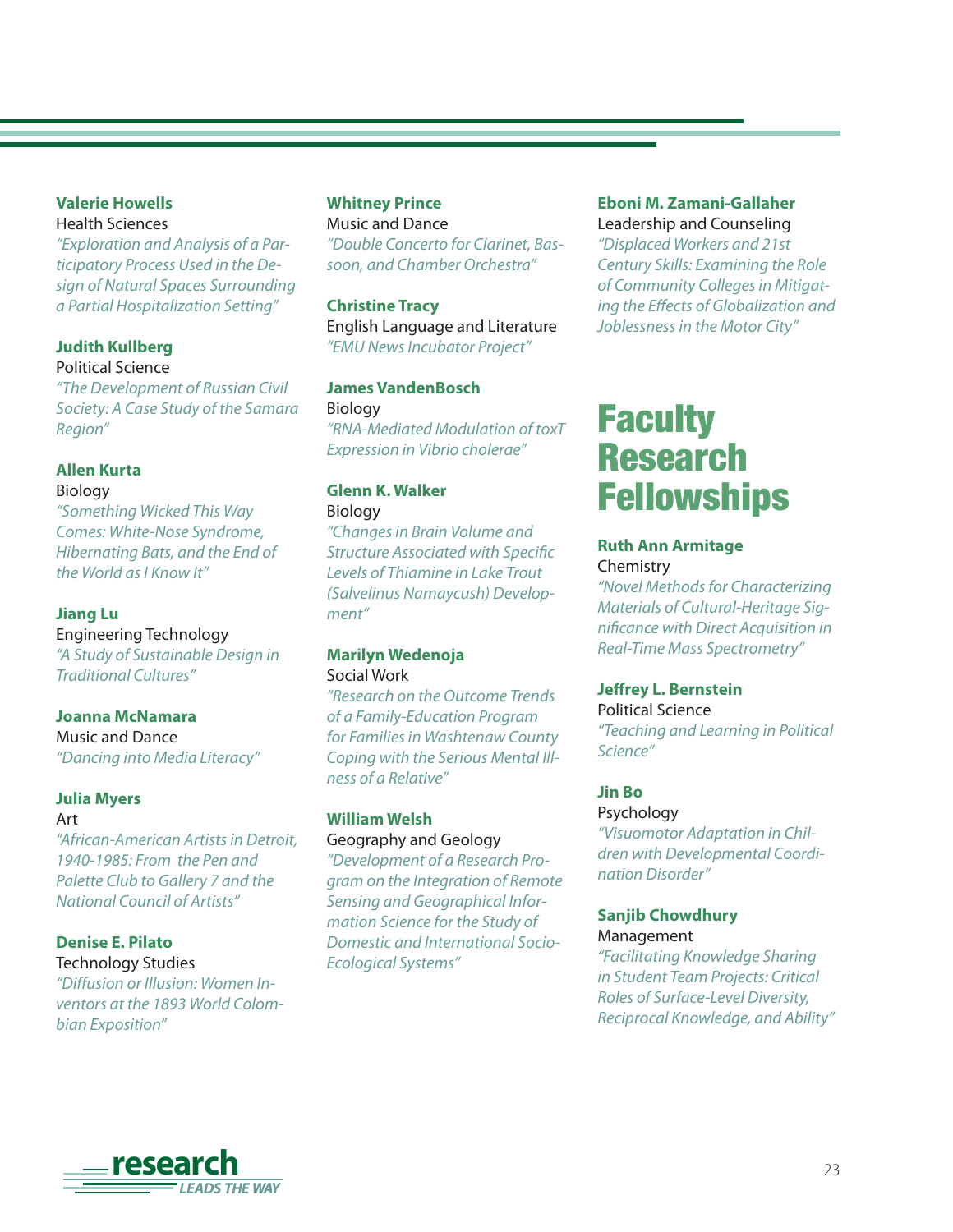#### **Cory D. Emal**

#### Chemistry

"Synthesis and Development of Sulfonamide-based Inhibitors of Plasminogen Activator Inhibitor Type-1 (PAl-1)"

#### **Megan Endres** Management

"Facilitating Knowledge Sharing in Student Team Projects: Critical Roles of Surface-Level Diversity, Reciprocal Knowledge, and Ability"

#### **Sarah Ginsberg**

#### Special Education

"Evidence-Based Education: Scholarship of Teaching and Learning in Speech-Language Pathology and Audiology Text Completion"

#### **Andrea Gossett Zakrajsek** Health Sciences

"Coming Home: Collaborative Project Supporting Transitions of Older Adults from Hospice to Home"

#### **Jeff Guthrie**

#### Chemistry

"Selection of DNA Probes for Small Molecules Using Capillary Electrophoresis"

#### **Alissa C. Huth-Bocks** Psychology

"A Developmental Examination of Individual and Contextual Influences on the Mother-Infant Relationship across the Transition to Motherhood"

#### **Heather Janisse** Psychology

"Family Needs and Barriers to Healthy Dietary Intake and Physical Activity in an Urban Head Start Program"

#### **Kristin Judd**

Biology

"Does Invasion of Wetlands by the Common Reed, Phragmites Australis, Alter Carbon Fluxes and Aquatic Bacterial Dynamics?"

#### **Aaron H. Liepman** Biology

"Functional Analysis of CSL Proteins: A Critical Step Toward Engineering Plant Biomass for Biofuel Production and Other Applications"

#### **Harriet Lindsay** Chemistry

"Sustainability in Organic Chemistry: Development of an Environmentally Friendly Chemical Reaction and its Application to the Construction of Useful Molecules"

#### **Rebecca Martusewicz**

Teacher Education "Developing Citizen-Stewards for Southeastern Michigan: EcoJustice, Sustainability, and Community-Based Education"

#### **Garik Pedersen**

#### Music and Dance

"A Recording Project: David Wendel Guion's Mother Goose Suite for Piano, with J.W. Elliott's Nursery Songs"

#### **Steven J. Ramold**

History and Philosophy "'Your patriotism seems uncertain': Soldier/Civilian Relations in the North during the Civil War"

#### **Harash Sachdev** Marketing

"The Sociopolitical Phenomenon when Dealing with U.S. Importers: Thai Exporters' Experience"

#### **Amy Sacksteder** Art

"Afterlife: An Exhibition Engaging the Last Moments in the Life of Amelia Earhart"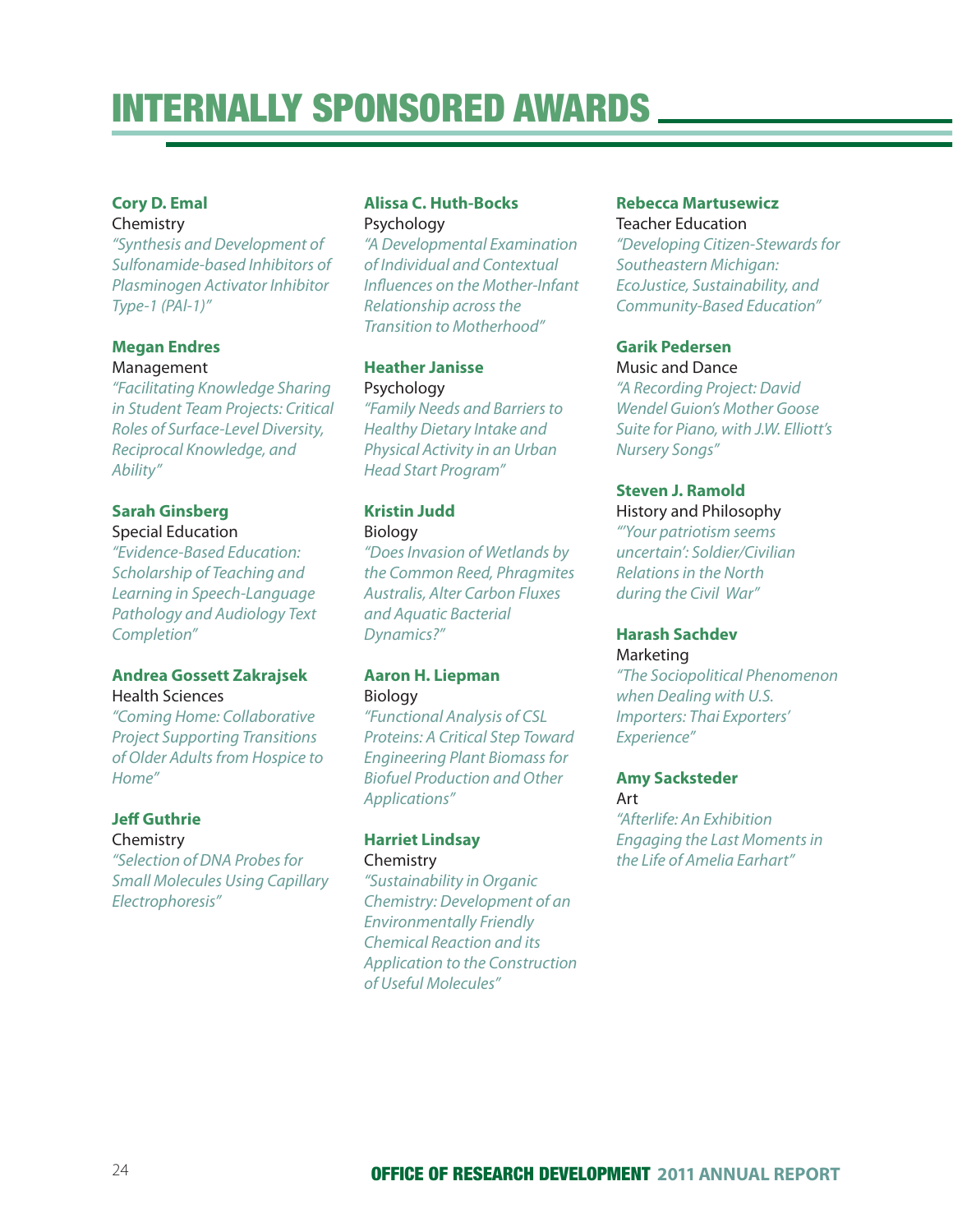# Provost's New Faculty Research Awards

#### **Howard Cass**

Music and Dance and Communication, Media and Theatre Arts "Recording of Musical Compositions Based on the

Writings of Kurt Vonnegut"

#### **Elizabeth Currans** Women's and Gender Studies "Engendering Publics: Women's

Demonstrations in the 21st Century U.S."

#### **Jason DeMarte** Art "Nature Preserve"

#### **Xianghong Feng**

Sociology, Anthropology and Criminology "Place, Culture, and Consumption: The McDonaldization of Tourism in Fenghuang, China"

**Jason Ferguson** Art "Domestic Carnival"

### **Katherine Greenwald** Biology "A New Mode of Reproduction in

Salamanders: Adaptive Benefits and Conservation Implications"

#### **Rob Halpern**

English Language and **Literature** 

"Becoming a Patient of History: Poetry, Politics, and the Crisis of Agency (scholarly essays) and My Augustine (poems)"

#### **Peter Higgins**

History and Philosophy "Justice and Immigrant Admissions"

# **Margaret Koopman** Biology "Investigating the Genetic

Structure of Carnivorous Pitcher Plants"

#### **David Pawlowski** Physics and Astronomy "Towards a 27-Day Prediction of Ionospheric and Thermospheric Space Weather"

#### **Robert Peavler** Music and Dance "Recording of Various 20thand 21st-Century American Art Songs"

**Megan Rickard** Health Promotion and Human Performance "Midwest College Students' Perceptions about Individuals with Sexually Transmitted Infections"

### **Jamie Scaglione**

Chemistry "Characterization of the Pladienolide Thioesterase"

#### **Nitya Singh**

Political Science "Understanding the Role of Economic Factors in the Growth of Left-Wing Extremist Movements: A Study of the Naxalite Movement in India"

#### **David Wozniak**

Accounting and Finance "The Effects of Ambiguity and Information for Individual Decision Making"